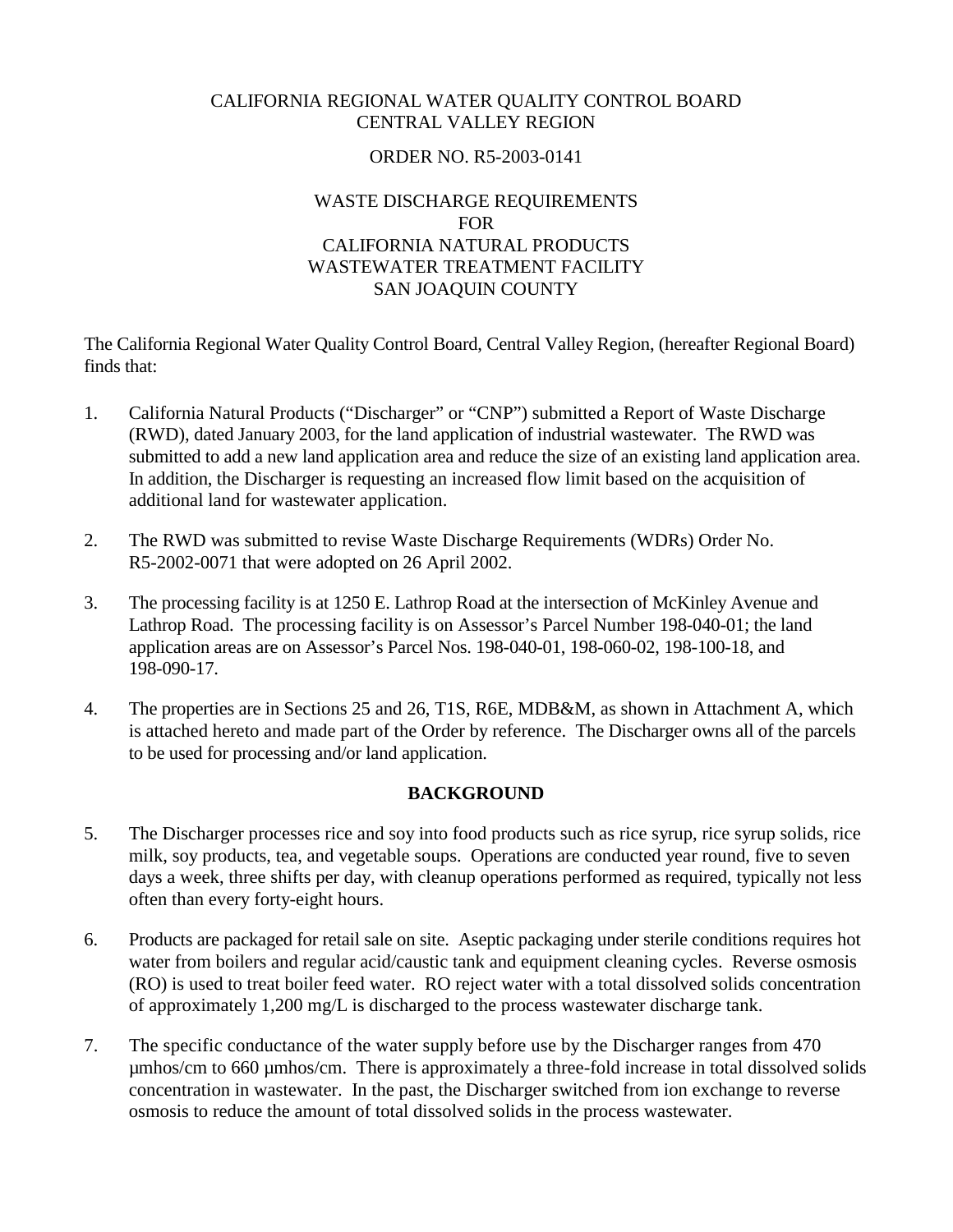- 8. The facility is equipped with a Clean In Place (CIP) system. Caustic and acid cleaning solutions (potassium hydroxide solution and nitric acid/phosphoric acid mixture) are recycled several times prior to discharge to the wastewater system. Caustic and acid solutions are neutralized, forming potassium nitrate. The trickling filter then consumes much of the nitrate. Residual potassium and nitrate are further taken up by the cropping activities in the land application areas.
- 9. CNP has been discharging process wastewater to land since the early 1980s; however, the discharge volume averaged less than 100 gallons per day (gpd) until approximately 1990. Based on the low flow and wastewater characteristics, WDRs were initially waived in accordance with the provisions of Regional Board Resolution 82-036; the Regional Board first adopted WDRs for this discharge in 1998. Much larger flows were discharged to land thereafter.
- 10. From 1980 to 1997, CNP's disposal area was located near the processing facility. The current and previously used application area locations are presented on Attachment A. The 17.6 acre land application area was developed and irrigation pivots were installed in 1996. In 2002, a 16.0 acre land application area on Louise Avenue was added to the application system.
- 11. The Discharger plans to sell 7.5 acres of the 17.6 acre land application area. That portion of the 17.6 acre parcel will no longer be used for land application of wastewater. To offset the lost area and develop additional land application area, the Discharger is developing a 29.7 acre parcel for land application of wastewater. This latest parcel is to the north of the 16.0 acre parcel.
- 12. The City of Lathrop and the City of Manteca have permitted CNP to discharge up to 150,000 gpd of process and domestic wastewater to the Manteca wastewater treatment plant through the City of Lathrop's collection system on an interim basis. However, because of declining capacity at the Manteca treatment plant, a discharge maximum of 60,000 gpd was imposed. CNP typically has discharged approximately 50,000 gpd to the municipal system. The RWD states the Discharger will continue to discharge approximately 60,000 gpd of wastewater to the municipal system, barring further restrictions by the City of Manteca or the City of Lathrop.
- 13. The flow to the municipal system utilizes capacity that is allocated to the City of Lathrop, but not yet used. CNP has purchased a capacity of 200,160 gpd in the expansion of the Manteca wastewater treatment plant that is currently in progress and is currently scheduled to become available in 2005.
- 14. Based on projected increases in CNP's wastewater flow rates, additional capacity at treatment plants or additional land application areas will be necessary. CNP has investigated discharging to alternative treatment plants such as the Sharpe Depot wastewater treatment plant or the planned treatment systems proposed in the City of Lathrop. CNP has also considered using interim capacity available in the City of Manteca's expansion project. Wastewater generation at CNP is expected to increase in the future as presented in the table below. The data presented is the total anticipated flow rate and will be split between the land application area and municipal treatment system discharges.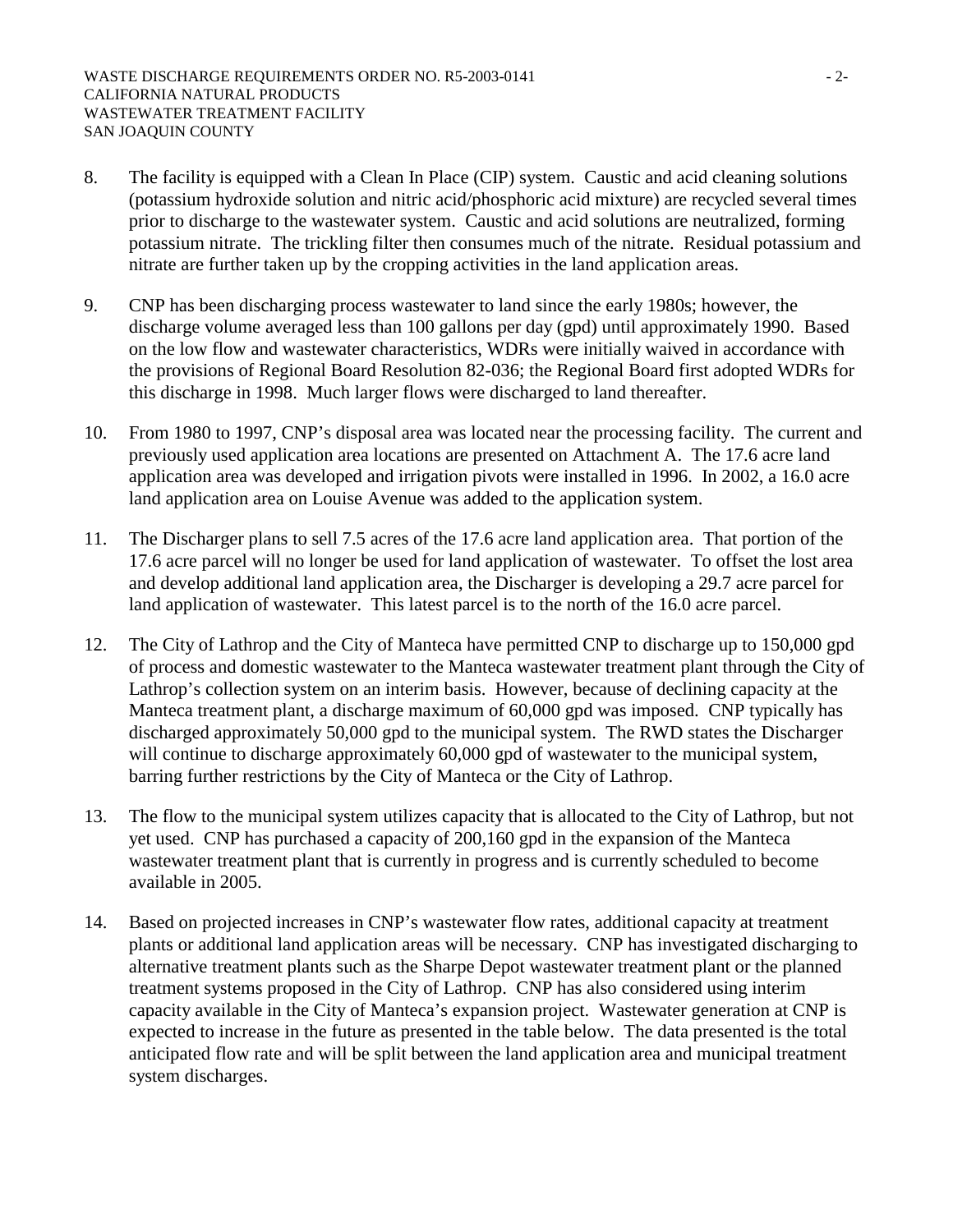| Year     | Projected Flow (gpd) | Year | Projected Flow (gpd) |
|----------|----------------------|------|----------------------|
| $2000^1$ | 250,000              | 2006 | 420,000              |
| $2001^2$ | 233,874              | 2007 | 440,000              |
| $2002^2$ | 254,997              | 2008 | 460,000              |
| 2003     | 350,000              | 2009 | 480,000              |
| 2004     | 375,000              | 2010 | 500,000              |
| 2005     | 400,000              |      |                      |

1 Metering data unreliable.

2 Denotes actual average flow rate.

15. The RWD supports an annual monthly average land application rate of 370,000 gallons per day (gpd) and maximum monthly average land application rate of 429,000 gpd. Based on the current discharge rate of 60,000 gpd of wastewater to the municipal system, the expected annual average and maximum monthly average total wastewater generation rates will be 430,000 and 489,000 gpd, respectively. Because market demand fluctuates during the year, the Discharger has requested flexible flow rate limits to allow the business to respond to the market conditions.

### **WASTEWATER SYSTEM**

- 16. Process and cleanup wastewater is piped to a central collection sump where it is pumped to the treatment system.
- 17. Wastewater generated in the processing plant is characterized by a high organic matter and solids content. Effluent concentrations have declined substantially since the optimization of wastewater pretreatment systems. The average concentrations of analytes in the process wastewater and treated wastewater are as follows:

| Constituent                      | Units           | Untreated Wastewater <sup>1</sup> | Treated Wastewater <sup>2</sup> |
|----------------------------------|-----------------|-----------------------------------|---------------------------------|
| <b>Biochemical Oxygen Demand</b> | mg/L            | 2,205                             | 151                             |
| <b>Electrical Conductivity</b>   | $\mu$ mhos/cm   | 1,550                             | 1,687                           |
| <b>Total Dissolved Solids</b>    | mg/L            | 2,190                             | $1,098^3$                       |
| <b>Fixed Dissolved Solids</b>    | mg/L            | 1,279                             | $735^3$                         |
| <b>Total Nitrogen</b>            | mg/L            | 49.3                              | 15.9                            |
| pH                               | <b>Standard</b> | 8.6                               | 7.4                             |
|                                  |                 |                                   |                                 |

1 Untreated wastewater data from Wastewater Capacity Plan, 17 January 2000, prepared by B. Dickson.

2 Treated wastewater data from monthly average data since January 2001, RWD Table 10, January 2003 except where noted.

 Data from table titled "Wastewater Flow and Effluent Analysis" in Appendix B. Data from March 2001 to October 2002.

18. CNP's treatment of process wastewater consists of screening using a rotary screen and two 100-micron stainless steel parabolic screens; holding/recycle tank; pH control; Dissolved Air Flotation (DAF) clarifier; a 45-foot diameter, 26-foot high trickling filter; and aerated skimmer. Prior to discharge, the wastewater is stored in a 13,000 gallon tank.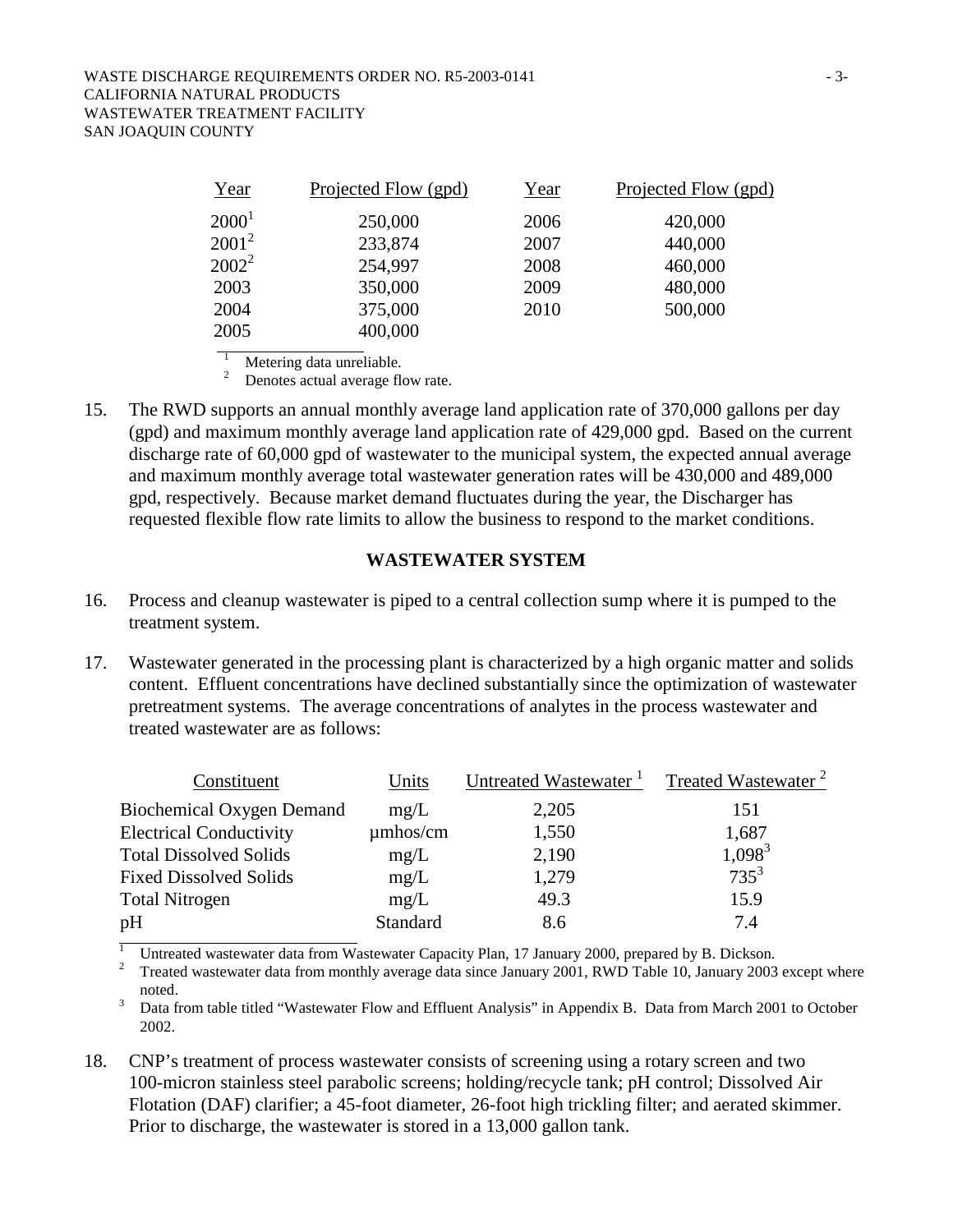- 19. The trickling filter operates at 2,500 gpm. Wastewater is recycled approximately ten times through the filter. Because the process wastewater is high in BOD and low in nitrogen, the Discharger adds ammonium nitrate to the wastewater as a nutrient to optimize BOD removal in the trickling filter.
- 20. Wastewater samples are collected by a time composite sampling device, which collects a 100 ml sample every one-half hour from the 13,000 gallon discharge tank.
- 21. Solids collected on the screens are placed in containers. Solids that are collected in the aerated skimmer and DAF clarifier are dewatered by a combination of centrifuge and rotary screen. All solids are contained in bins, transported off site, and used for animal feed or landfilled.
- 22. RO reject water normally is directed to the 13,000 gallon discharge tank but can be discharged to the trickling filter if wastewater becomes too acidic due to an overload of sugar and the resulting organic acids. The Discharger can raise or lower the pH during the treatment process, but has rarely found it necessary to lower the pH.

# **LAND APPLICATION SYSTEM**

- 23. Wastewater is currently discharged to four land areas, a 3.5 acre landscaped area, a 9.2 acre landscaped area, a 17.6 acre land application area (will be reduced to 10.1 acres), and a 16.0 acre land application area as shown on Attachment B; which is attached hereto and made part of the Order by reference. A new 29.7 acre land application area will be developed for future use. The wastewater application areas are termed "landscaped" if they are planted with perennial grass or other decorative plants and "land application area" if they are cropped with plants such as wheat, barley, oats, rye, corn, or alfalfa.
- 24. In order to reduce the potential for generation of objectionable odors and to land apply the wastewater in a manner that is more protective of groundwater quality, the Discharger has proposed to increase the total land available for application from 46.3 acres to 68.5 acres. To do so, the Discharger is proposing development of an additional 29.7 acre landscaped area and reduction of the 17.6 acre land application area to 10.1 acres. The new configuration of the land areas are listed in the table below:

| Land Area       | Acres | Comment                                             |
|-----------------|-------|-----------------------------------------------------|
| Landscaped Area | 3.5   | Monitored to prevent runoff                         |
| Landscaped Area | 9.2   | Bermed and monitored to prevent runoff              |
| Field No. 1     | 10.1  | Previously 17.6 acres, sold 7.5 acres for other use |
| Field No. 2     | 16.0  | Wastewater delivered by pipeline                    |
| Field No. 3     | 29.7  | Wastewater delivered by pipeline                    |

25. Wastewater will be delivered to the 16.0 acre and 29.7 acre land application areas via an underground pipeline within the County right-of-way.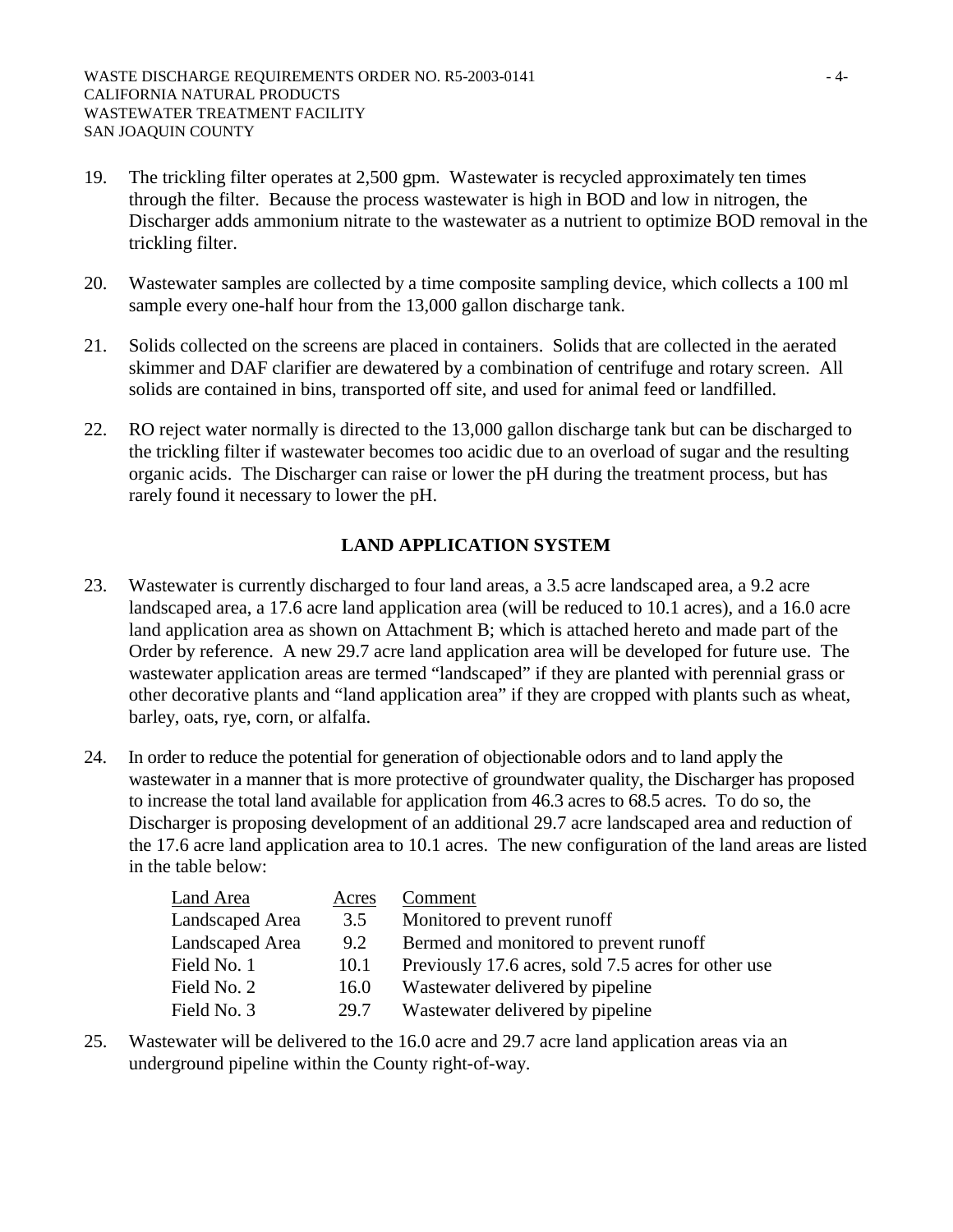- 26. The 9.2 acre landscaped area is bermed around most of the area; areas that are not bermed will be closely monitored to prevent the generation of runoff. The 3.5 acre landscaped area will not be bermed but will be posted and closely monitored to prevent runoff.
- 27. To control tailwater, the 10.1 acre, 16.0 acre, and 29.7 acre land application areas will be bermed. Wastewater application will be by flood irrigation. Sprinkler application of wastewater in the land application areas is acceptable if the application is in compliance with Section D, "Land Application Area Specifications" and if the land application area has been adequately prepared to receive sprinkler applied wastewater. The Discharger will grow sudan grass in the summer and a choice of barley, oats, or wheat in the winter. Other crops may be acceptable as long as the discharge complies with the Effluent Limitations.
- 28. Wastewater will be sprinkler or drip applied to the 3.5 acre and 9.2 acre landscaped areas. Flood irrigation of wastewater in the landscaped areas is not an acceptable application technique. The Discharger states that a full-time groundskeeper will be responsible for making wastewater applications and ensuring that no runoff occurs.
- 29. The January 2003 RWD presented a water balance which showed adequate land areas with capacity to accept monthly average wastewater flow of 370,000 gpd of wastewater and rainfall (using the 100-year return annual precipitation total). Because adequate land application areas are available, a wastewater storage pond is not required. The Discharger is allowed to discharge wastewater to the land application areas (not the landscaped areas) during rain events provided all requirements of the WDRs are complied with.
- 30. The Regional Board received odor complaints in October 1987, July 1997, July 1998, March 2000, and July 2000. The odor complaints concerned the Discharger's 17.6 acre land application area. The Discharger has since made improvements to its treatment and disposal system, and odor complaints have not been received for the last two years.
- 31. Based on the anticipated wastewater quality and volume discharged from the treatment facility when operated properly, discharge of the wastewater should comply with the BOD effluent limitations presented in Section C. Compliance with the effluent limits, combined with careful management of the wastewater application areas, should control objectionable odors.
- 32. Wastewater application in the land application areas and landscaped areas will be rotated to provide soil drying time and to prevent odors. If odors are detected, the irrigated areas will be allowed to dry out thoroughly. Regular discing activities will be performed between crop activities.
- 33. Soil borings drilled in the 17.6 acre and 16.0 acre land application areas described soil as silt, sand, and clay mixtures. According to the San Joaquin County Soil Survey, the soils underlying the land application site consist of a loamy coarse sand and a fine sandy loam, with rapid and moderately rapid permeabilities, respectively. The sandy loam soils contain a weakly cemented to a strongly cemented hardpan layer at a depth of four to six feet. Several years ago, the Discharger deep ripped through this hardpan layer to improve percolation.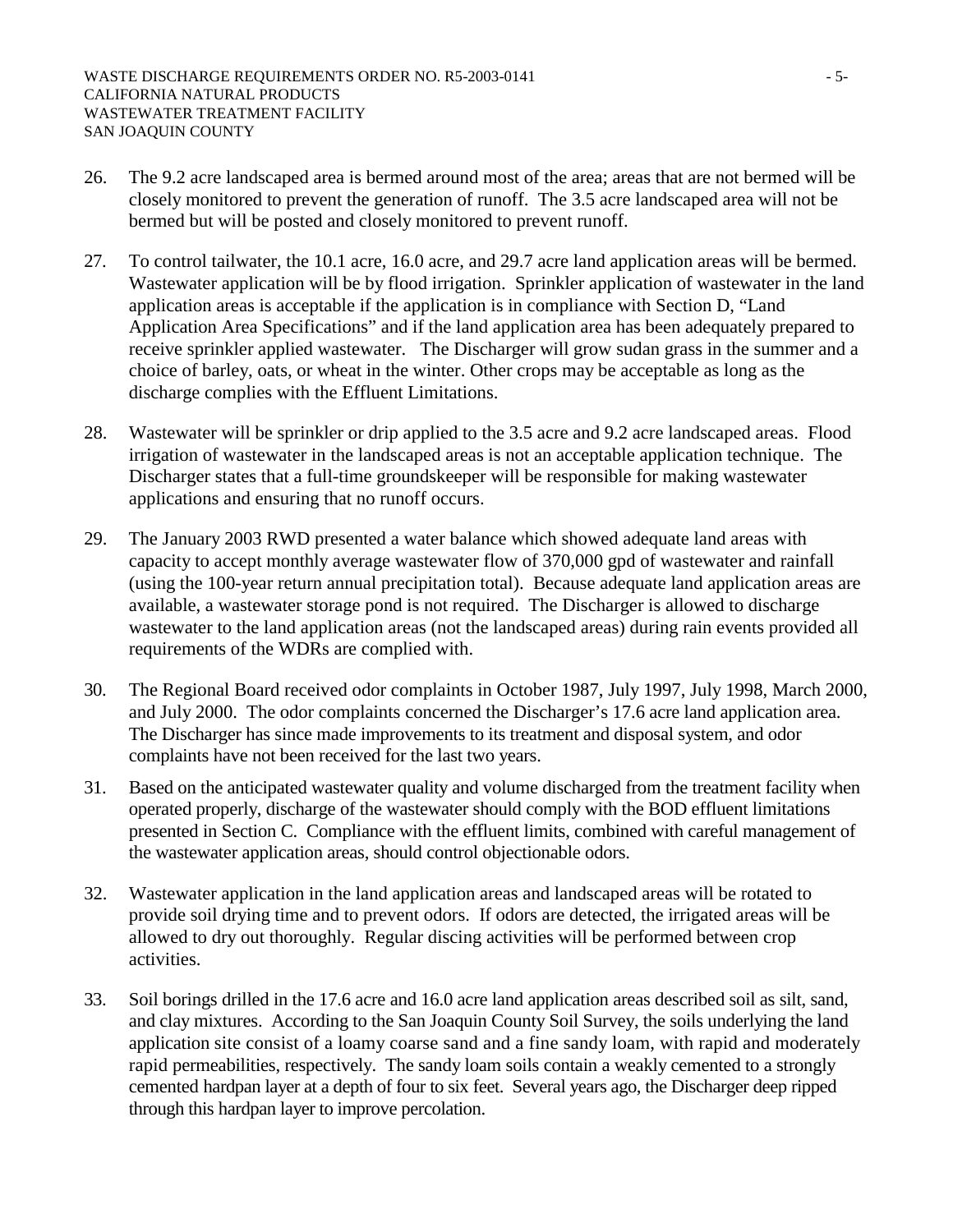- 34. In April 2001, on-site infiltration tests were conducted at the 17.6 acre land application site and at the 16.0 acre land application area. Six double ring infiltrometer tests were performed, using wastewater from the CNP facility. Results ranged from 0.19 to 2.25 in/hr, and averaged 0.80 and 1.09 in/hr at the 17.6 acre site and 16.0 acre site respectively. Based on this information, infiltration rates for the land application area were characterized as moderate.
- 35. Based on a monthly average application rate of 370,000 gpd and 100-year precipitation data, it is anticipated that less than 2.0 percent of the available infiltration capacity of the application area soil will be utilized during the 100-year precipitation peak month.

## **OTHER WASTE STREAMS**

- 36. Stormwater collected at paved areas and loading docks is piped to the wastewater treatment system. Stormwater that falls on buildings is discharged to stormwater retention basins.
- 37. Employee showers and the newer restrooms are piped to the domestic wastewater lift station where it is pumped to the City of Lathrop's wastewater collection system. Some of the older restrooms are connected to septic tanks. It is unclear why the Discharger has not connected all of the restrooms to the City collection system, and therefore the Discharger is required to demonstrate whether the use of the domestic septic systems have the potential to impact water quality. Domestic wastewater is not commingled with the process water that is land applied.

## **GROUNDWATER CONDITIONS**

- 38. Three groundwater monitoring wells were installed at the 17.6 acre land application site in July 1988. The locations of the monitoring wells are shown on Attachment B. The Discharger has monitored groundwater levels since June 1994. However, the historic data quality is poor and therefore the data are not reliable. In the year 2001, the existing monitoring wells were resurveyed and Well W-4 was installed at the 17.6 acre land application area. Wells L-1, L-2, and L-3 were installed in the 16.0 acre land application area. Monthly monitoring of all these wells was conducted from May 2001 to February 2002, and quarterly thereafter. In November 2002, Well W-5 was installed as a background well at the 17.6 acre land application area. The Discharger has failed to adequately determine the hydrologic conditions at the land application area and therefore additional analysis of groundwater flow conditions are required in the Provisions section of this Order.
- 39. The depth to groundwater is approximately 10 to 15 feet bgs and the groundwater gradient is reportedly to the northwest, although locally, groundwater depth and flow may be influenced by local pumping and irrigation patterns.
- 40. The average analytical results for groundwater samples collected from May 2001 to May 2003 for Wells W-1 through W-5, and L-1 through L-3 are presented below. Earlier analytical data is not presented because it is considered to be poor quality and therefore unreliable.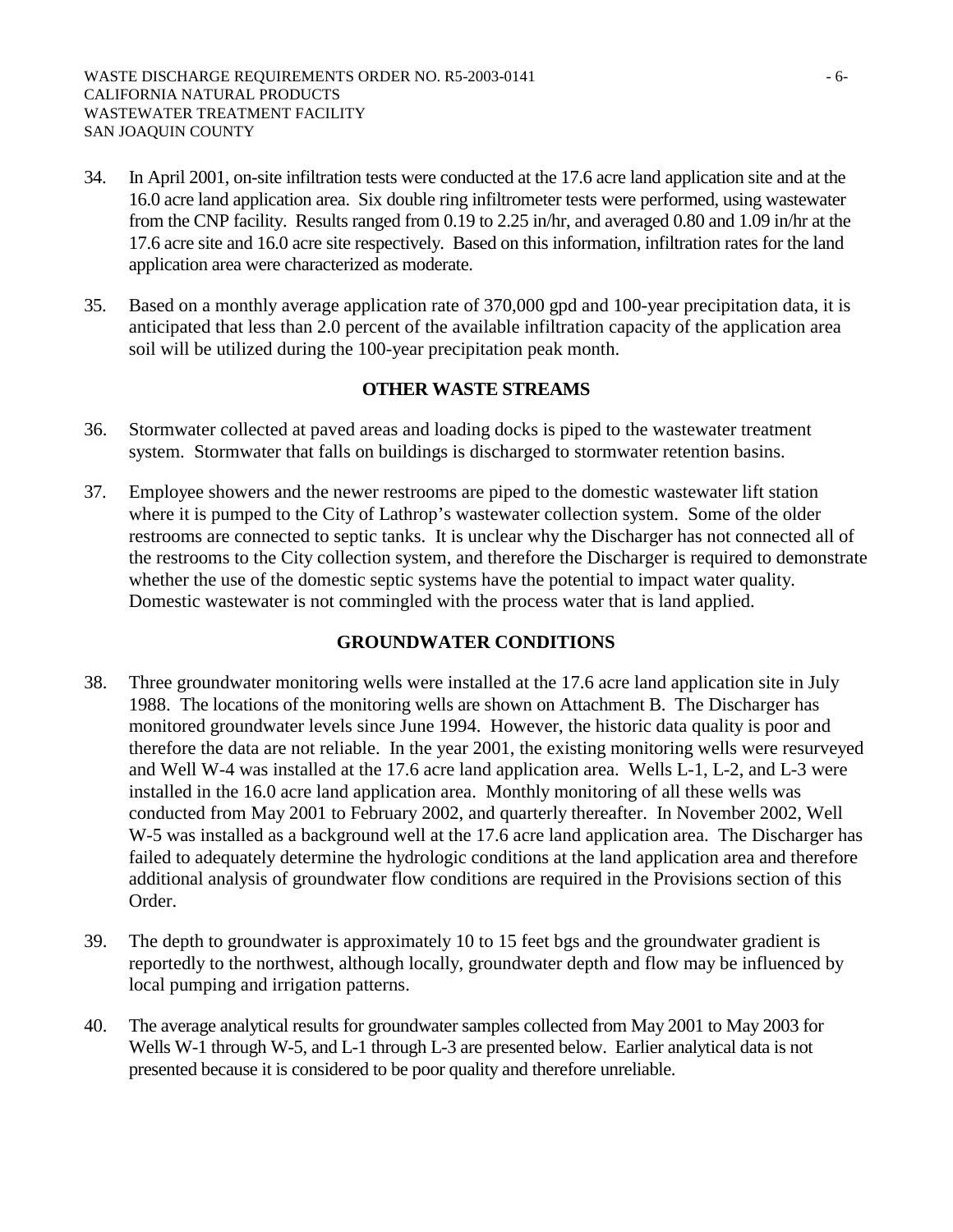#### WASTE DISCHARGE REQUIREMENTS ORDER NO. R5-2003-0141 - 7-CALIFORNIA NATURAL PRODUCTS WASTEWATER TREATMENT FACILITY SAN JOAQUIN COUNTY

|                 |       | 17.6 Acre Area               | 16.0 Acre Area                |
|-----------------|-------|------------------------------|-------------------------------|
| <b>Analytes</b> | Units | Average (W-1 through $W-5$ ) | Average $(L-1)$ through $L-3$ |
| <b>TDS</b>      | mg/l  | 1,380                        | 428                           |
| $NO3$ as N      | mg/1  | 30                           | 16                            |
| Ammonia         | mg/1  | 1.3                          | 0.2                           |
| <b>TKN</b>      | mg/1  | 0.8                          | 0.7                           |

TDS denotes Total Dissolved Solids. NO<sub>3</sub> as N denotes Nitrate as Nitrogen. TKN denotes Total Kjeldahl Nitrogen.

- 41. As indicated in the table above, the average TDS and nitrate as nitrogen concentrations in the groundwater below the 17.6 acre land application area are significantly higher than the groundwater below the 16.0 acre land application area, which has been used for land application only since February 2003. The data indicates that groundwater below the 17.6 acre land application area may be impacted by the discharge of wastewater from the facility. It is noted that Well W-5, installed in January 2003 as the upgradient well for the 17.6 acre land application area, is questionable as to whether or not it is upgradient and out of the influence of wastewater discharge to the land application area. However, a limited number of samples collected from Well W-5 have had lower concentrations of TDS and nitrate as nitrogen (1,050 mg/L and 12.4 mg/L respectively) than the average concentrations reported in the table presented above.
- 42. These WDRs require monitoring of shallow groundwater conditions, including background water quality and direction of groundwater movement throughout the year.
- 43. The Discharger has substituted certain chemicals in the processing facility with more environmentally acceptable alternatives (i.e. potassium hydroxide for sodium hydroxide, and nitric/phosphoric acid for CIP solutions) resulting in wastewater with more plant nutrients. This approach should result in lower TDS percolate concentrations when applied to cropped land application areas. In addition, the Discharger began growing crops on the 17.6 acre land application area in the year 2001; both actions should lead to a reduction in TDS and nitrate concentrations beneath the 17.6 acre land application area. If reductions are not observed, the Discharger will have to reduce the groundwater impacts through other alternatives.

#### **SITE SPECIFIC CONDITIONS**

- 44. Local land use consists of industrial, residential, and agricultural operations. The topography of the surrounding area is level.
- 45. The land application areas are located outside the 100-year flood zone.
- 46. The City of Lathrop operates three drinking water supply wells, which are located between Lathrop Road, Louise Avenue, McKinley Avenue, and the Western Pacific rail line.
- 47. The average annual total precipitation for this area of San Joaquin County is 13.12 inches. The 100-year annual total precipitation for this area is 21.83 inches. The peak monthly 100-year precipitation of 5.08 inches occurs in January.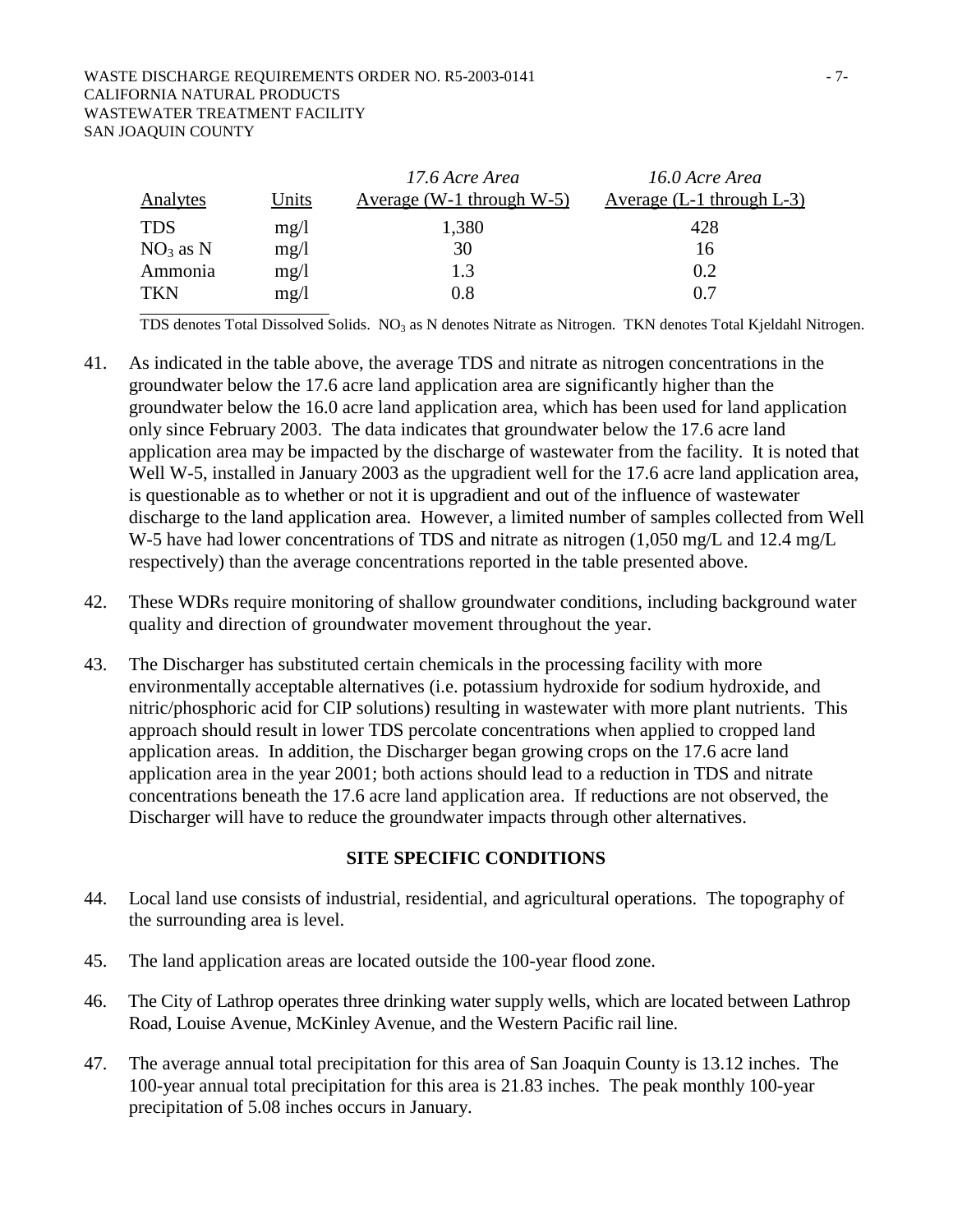- 48. The majority of industrial activities at the facility are not exposed to storm water, because they are housed indoors. CNP is coded under the Standard Industrial Classification system as 2099, Food Preparations, Not Elsewhere Classified. Therefore, for the purpose of coverage under the NPDES General Permit for Discharges of Storm Water Associated with Industrial Activity, CNP is considered to be a Conditional Industry. The Discharger has completed and filed a Notice of Non-Applicability that certifies that storm water associated with industrial activity does not discharge to waters of the United States. This stormwater is treated and land applied with process wastewater.
- 49. Surface water drainage is to the San Joaquin River.

# **BASIN PLAN, BENEFICIAL USES, AND REGULATORY CONSIDERATIONS**

- 50. The *Water Quality Control Plan for the Sacramento River and San Joaquin River Basins, Fourth Edition* (hereafter Basin Plan) designates beneficial uses, establishes water quality objectives, contains implementation plans and policies for protecting waters of the basin, and incorporates by reference plans and policies adopted by the State Water Resources Control Board. Pursuant to Section 13263(a) of the California Water Code, waste discharge requirements must implement the Basin Plan.
- 51. The beneficial uses of the San Joaquin River (within the Sacramento San Joaquin Delta Hydrologic Area) are municipal and domestic supply, agricultural irrigation and stock watering, industrial process and service supply, contact recreation, other noncontact recreation, warm fresh water habitat, cold fresh water habitat, warm water migration, cold water migration, warm water spawning, wildlife habitat, and navigation.
- 52. The beneficial uses of underlying groundwater are municipal and domestic supply, agricultural supply, industrial service supply, and industrial process supply.
- 53. State Water Resources Control Board (State Board) Resolution No. 68-16 requires that the Regional Board, in regulating the discharge of waste, must maintain high quality waters of the state until it is demonstrated that any change in quality will be consistent with maximum benefit to the people of the State, will not unreasonably affect beneficial uses, and will not result in water quality less than that described in the State Board's policies (e.g., quality that exceeds water quality objectives). Resolution 68-16 also requires that the discharge be required to meet waste discharge requirements which will result in the best practicable treatment or control (BPTC) of the discharge to assure that pollution or nuisance will not occur and the highest water quality consistent with the maximum benefit to the people of the State be maintained.
- 54. The Regional Board has considered antidegradation pursuant to State Board Resolution No. 68-16 and finds that not enough data exists to determine whether this discharge is consistent with those provisions. Background groundwater conditions are not yet defined at the 17.6 acre land application area. Therefore, this Order provides a schedule for data collection to determine whether the discharge will cause an increase in groundwater constituents above that of background levels. Because the Discharger has only reestablished cropping at the 17.6 acre land application area in 2001, a decrease in the groundwater concentration over time is anticipated. If the discharge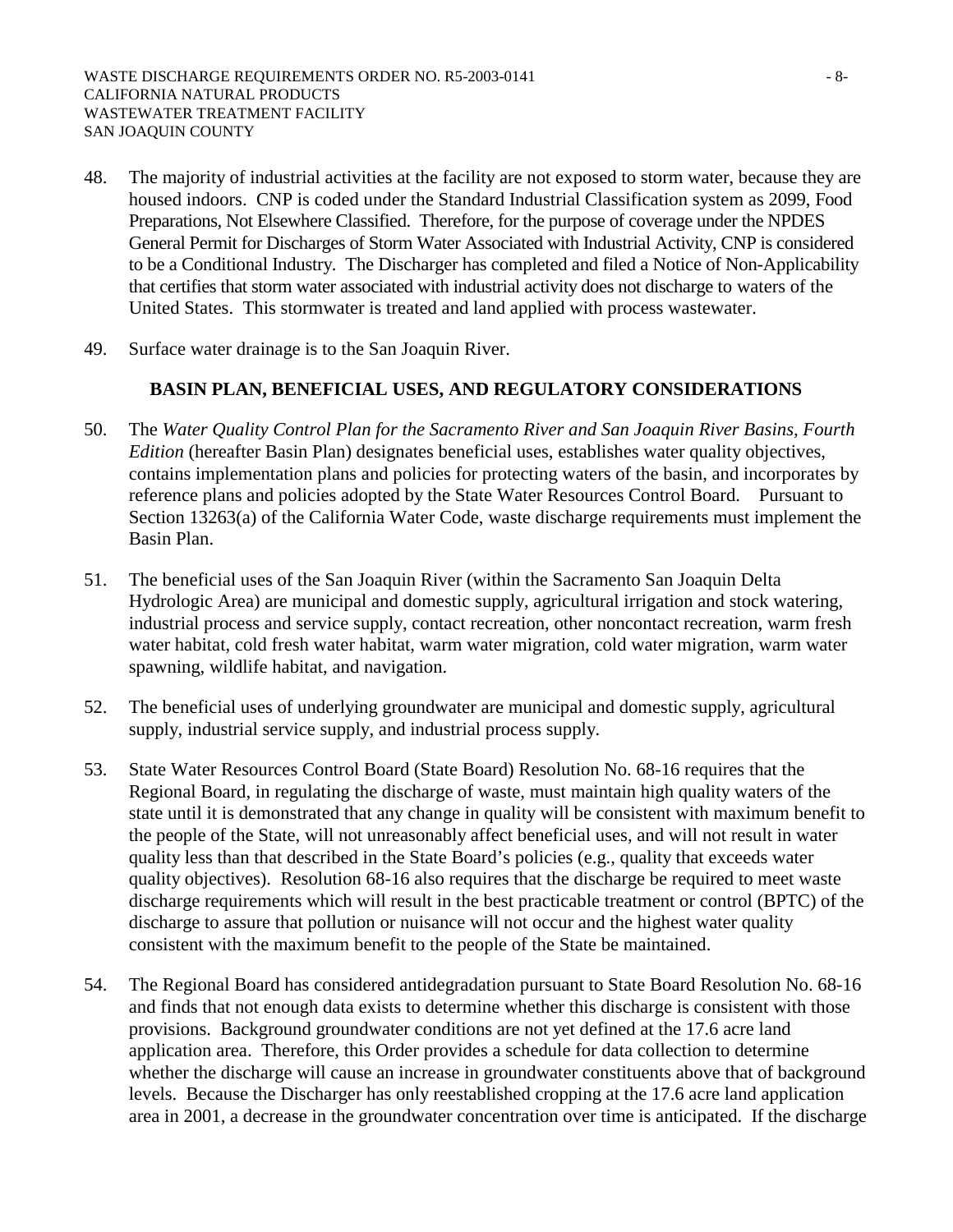is causing an increase, then the Discharger may be required to cease the discharge, implement source control, change the method of disposal, or take other action to prevent groundwater degradation. The waste will be applied to land at agronomic rates. This Order establishes effluent limitations that are protective of the beneficial uses of the underlying groundwater, requires a salinity source reduction study and requires groundwater monitoring to evaluate whether the discharge of waste is impacting the groundwater quality.

55. Section 13267(b) of California Water Code provides that: "*In conducting an investigation specified in subdivision (a), the regional board may require that any person who has discharged, discharges, or is suspected of having discharged or discharging, or who proposes to discharge waste within its region, or any citizen or domiciliary, or political agency or entity of this state who has discharged, discharges, or is suspected of having discharged or discharging, or who proposes to discharge, waste outside of its region that could affect the quality of waters within its region shall furnish, under penalty of perjury, technical or monitoring program reports which the regional board requires. The burden, including costs, of these reports shall bear a reasonable relationship to the need for the report and the benefits to be obtained from the reports. In requiring those reports, the regional board shall provide the person with a written explanation with regard to the need for the reports, and shall identify the evidence that supports requiring that person to provide the reports."*

The monitoring and reporting program required by this Order and the attached Monitoring and Reporting Program No. R5-2003-0141 are necessary to assure compliance with these WDRs. The Discharger operates the facility that discharges the waste subject to this Order

- 56. Excessive application of food processing wastewater to land application areas can create objectionable odors, soil conditions that are harmful to crops, and degradation of underlying groundwater by overloading the shallow soil profile and causing pollutants (organic carbon, nitrate, dissolved solids, and metals) to percolate below the root zone. If sufficient information becomes available, this Order may be revised to increase or further reduce loading rates as appropriate. If the Discharger is unable to modify its waste stream or application methods such that groundwater quality will not be impacted, then the Regional Board would be required to classify the waste as a designated waste and require full containment under Title 27 of the California Code of Regulations, Division 2, Subdivision 1, beginning with Section 20005 (hereafter Title 27).
- 57. State regulations pertaining to water quality monitoring for waste management units are found in Title 27, California Code of Regulations (CCR), Section 20380 et seq., (hereafter Title 27 monitoring). These regulations prescribe procedures for detecting and characterizing the impact of waste constituents on groundwater. While the facility is currently exempt from Title 27, the data analysis methods of Title 27 monitoring are appropriate for determining whether the discharge complies with the terms for protection of groundwater specified in this Order.
- 58. According to *Pollution Abatement in the Fruit and Vegetable Industry*, published by the United States Environmental Protection Agency (US EPA Publication No. 625/3-77-0007) (hereafter *Pollution Abatement*), in applying food processing wastewater to land for biological treatment, the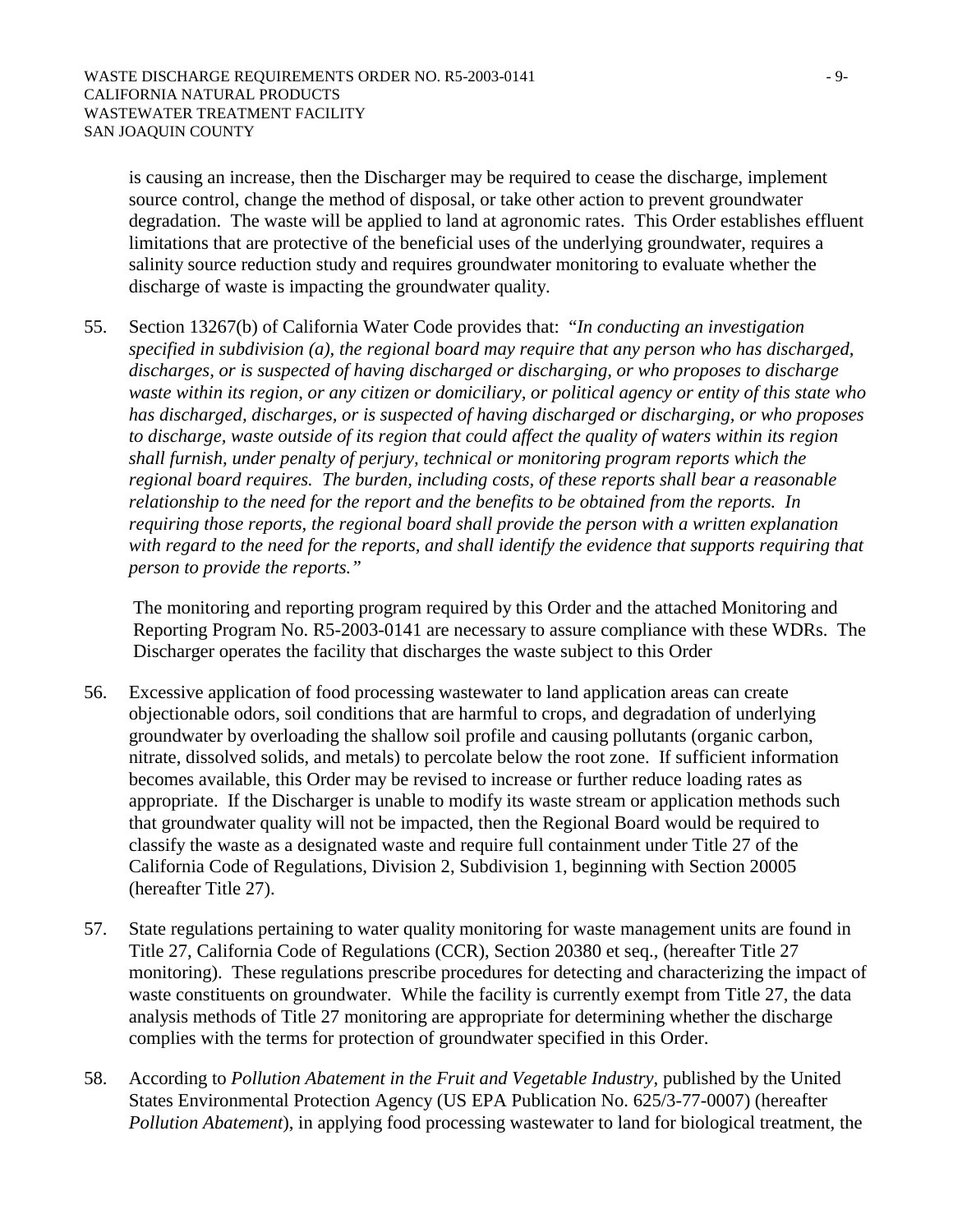loading of BOD<sub>5</sub> should not exceed 100 lbs/acre/day (average) to prevent development of nuisance conditions.

- 59. Acidic soil conditions can be detrimental to land treatment system function, and may also cause groundwater degradation. If the buffering capacity of the soil is exceeded and soil pH decreases below 5, naturally occurring metals (including iron and manganese) may dissolve and degrade underlying groundwater. *Pollution Abatement* recommends that water applied to crops have a pH between 6.4 and 8.4 to protect crops from damage by food processing wastewater. Near neutral pH is also required to maintain adequate active microbial populations in the soil.
- 60. The California Department of Water Resources sets standards for the construction and destruction of groundwater wells (hereafter DWR Well Standards), as described in *California Well Standards Bulletin 74-90* (June 1991) and *Water Well Standards: State of California Bulletin 94-81* (December 1981). These standards, and any more stringent standards adopted by the State or County pursuant to CWC section 13801, apply to all monitoring wells.
- 61. The action to adopt WDRs for this existing facility is exempt from the provisions of the California Environmental Quality Act (CEQA), in accordance with Title 14, California Code of Regulations (CCR), Section 15301. On 14 January 2003, the City of Lathrop issued a Notice of Exemption for the installation of a pipeline in order to utilize wastewater to irrigate the 29.7 acre land application area. The City determined that the project is exempt from the provisions of the CEQA, in accordance with Title 14, CCR, Section 15301.
- 62. This discharge is exempt from the requirements of *Consolidated Regulations for Treatment, Storage, Processing, or Disposal of Solid Waste,* as set forth in Title 27, CCR, Division 2, Subdivision 1, Section 20005, et seq., (hereafter Title 27). The exemption pursuant to Section 20090(b), is based on the following:
	- a. The Regional Board is issuing waste discharge requirements,
	- b. The discharge complies with the Basin Plan, and
	- c. The wastewater does not need to be managed according to Title 22 CCR, Division 4.5, and Chapter 11, as a hazardous waste.
- 63. Pursuant to California Water Code Section 13263(g), discharge is a privilege, not a right, and adoption of this Order does not create a vested right to continue the discharge.

# **PUBLIC NOTICE**

- 64. All the above and the supplemental information and details in the attached Information Sheet, which is incorporated by reference herein, were considered in establishing the following conditions of discharge.
- 65. The Discharger and interested agencies and persons have been notified of the intent to prescribe waste discharge requirements for this discharge, and they have been provided an opportunity for a public hearing and an opportunity to submit their written views and recommendations.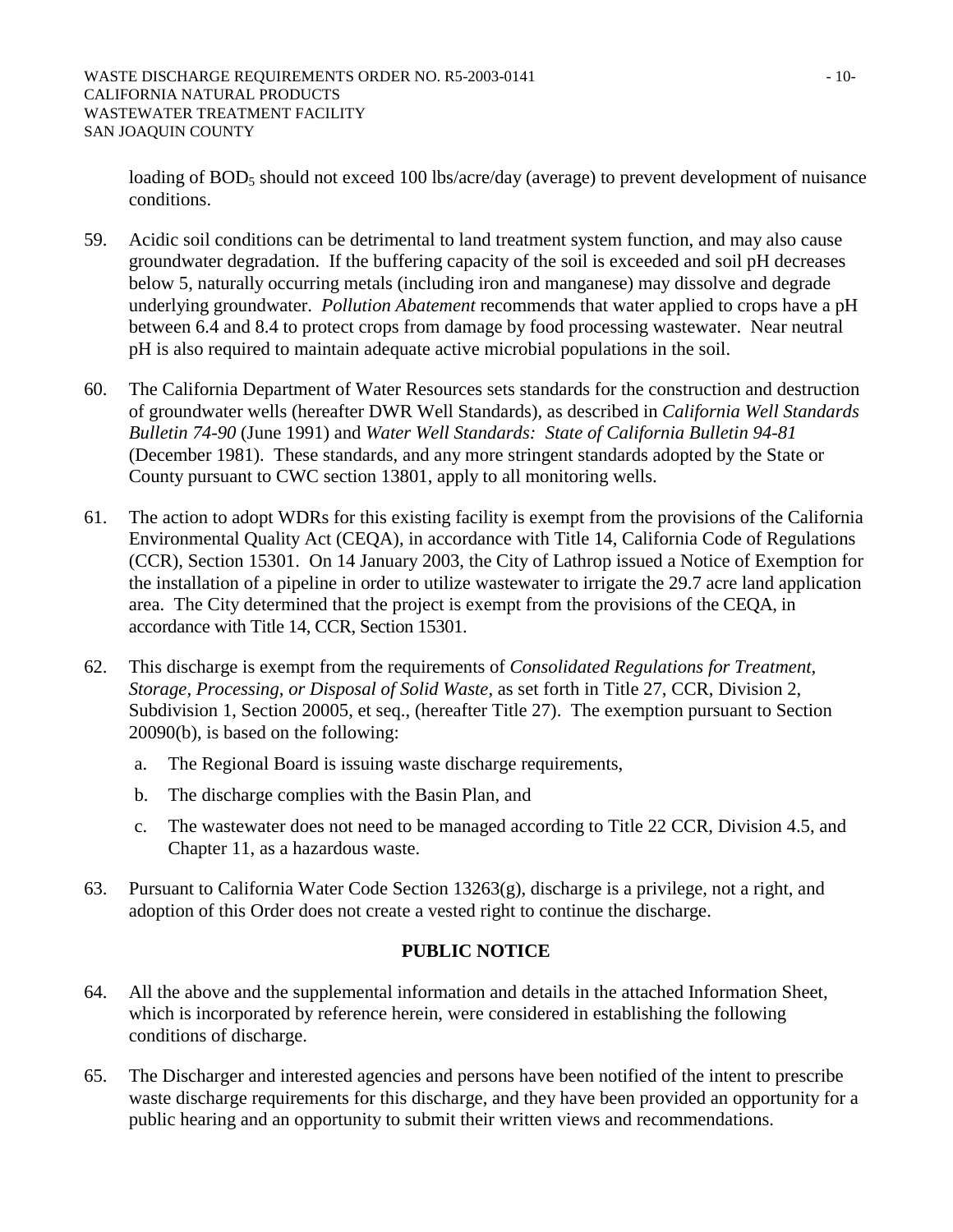66. All comments pertaining to the discharge were heard and considered in a public meeting.

*IT IS HEREBY ORDERED* that Order No. R5-2002-0071 is rescinded and pursuant to Sections 13263 and 13267 of the California Water Code, California Natural Products, its agents, successors, and assigns, in order to meet the provisions contained in Division 7 of the California Water Code and regulations adopted thereunder, shall comply with the following:

*Note: Other prohibitions, conditions, definitions, and the method of determining compliance are contained in the attached "Standard Provisions and Reporting Requirements for Waste Discharge Requirements" dated 1 March 1991.* 

# **A. Discharge Prohibitions:**

- 1. Discharge of wastes to surface waters or surface water drainage courses is prohibited.
- 2. The discharge shall not cause the degradation of any water supply.
- 3. Bypass or overflow of untreated or partially treated waste is prohibited. Bypassing partially treated wastewater is further discussed in the attached *Standard Provisions and Reporting Requirements Conditions Section E2 and General Reporting Requirements Section B1*. In general, bypass of wastewater past the treatment system requires immediate notification to the Regional Board and a written report within 14 days. Bypass can result in enforcement actions against the Discharger.
- 4. Discharge of waste classified as hazardous, as defined in Sections 2521(a) of Title 23, CCR, Section 2510, et seq., (hereafter Chapter 15), or 'designated', as defined in Section 13173 of the California Water Code, is prohibited.
- 5. The discharge of toxic substances into the Discharger's wastewater system such that biological mechanisms are disturbed is prohibited.
- 6. Discharge of water other than facility generated process water to the process wastewater treatment system or septic tanks is prohibited.
- 7. Discharge of domestic wastewater to the process wastewater treatment system, land application sites, or landscaped areas is prohibited.
- 8. Discharge of process water to areas other than the designated land areas described in the "Land Application System" section of the Findings, or to a municipal wastewater treatment system that has not permitted the discharge, is prohibited.
- 9. Excessive irrigation with wastewater that results in tailwater runoff is prohibited.
- 10. Flood irrigation of landscaped areas is prohibited.
- 11. Irrigation of landscaped areas with wastewater during periods of precipitation is prohibited.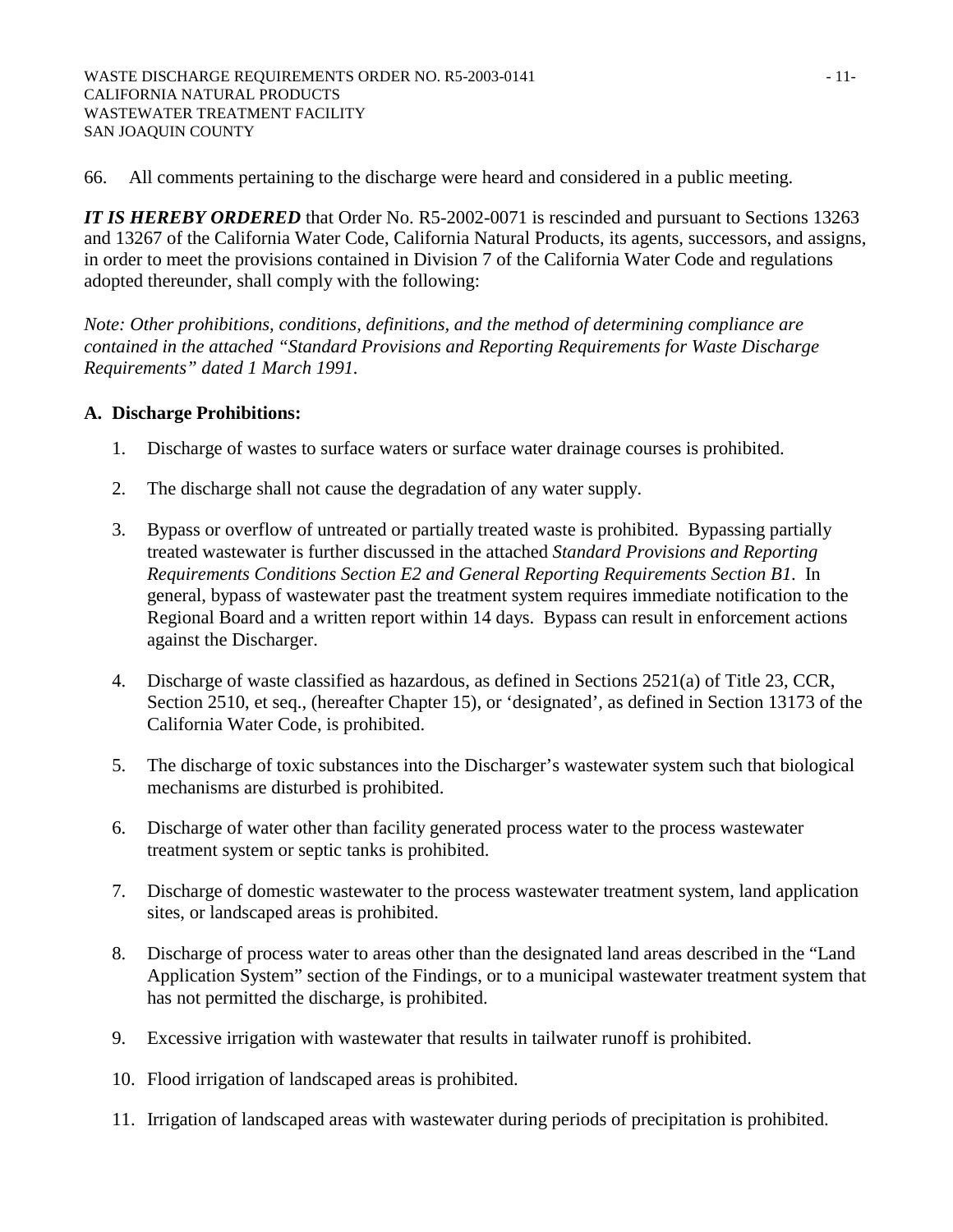## **B. Discharge Specifications:**

- 1. Until improvements are made to the proposed 29.7 acre land application area, the annual average wastewater flow to the land application areas shall not exceed 250,000 gpd and the maximum monthly average flow to the land application areas shall not exceed 290,000 gpd. These flow limits will remain in effect until the additional land application areas improvements are completed and a technical report (as described in Provision G.2.a) has been submitted and approved by the Executive Officer. Upon approval of the technical report, the Discharger's flow limits will be as follows:
	- a. The annual average wastewater discharge to land shall not exceed 370,000 gpd. The annual average flow rate shall be calculated on a calendar year basis.
	- b. The maximum monthly average wastewater discharge to land shall not exceed 429,000 gpd.
- 2. Neither the treatment nor the discharge shall cause a condition of pollution or nuisance as defined by the California Water Code, Section 13050.
- 3. No waste constituent shall be released or discharged, or placed where it will be released or discharged, in a concentration or in a mass that causes violation of the Groundwater Limitation, Section F.
- 4. Objectionable odors originating at this facility shall not be perceivable beyond the limits of the property owned by the Discharger.
- 5. As a means of discerning compliance with Discharge Specification No. B.4, the dissolved oxygen content of any ponded water shall not be less than 1.0 mg/L at any time.
- 6. The Discharger shall operate all systems and equipment to maximize treatment of wastewater and optimize the quality of the discharge.
- 7. The Discharger's wastewater treatment system and land application system shall be designed, constructed, operated, and maintained to prevent inundation or washout due to floods with a 100-year return frequency.

# **C. Effluent Limitations**

- 1. The maximum total nitrogen loading to the land application areas shall not exceed the agronomic rate for plant available nitrogen (PAN) for the type of crop to be grown, as specified in the most recent edition of the Western Fertilizer Handbook. PAN shall be calculated as 100 percent of the total nitrogen content of the waste, unless and until the Discharger demonstrates that another proportion is technically justified, as described in Provision G.14.
- 2. The maximum BOD5 loading to the land application areas shall not exceed any of the following:
	- a. 300 lbs/acre on any single day;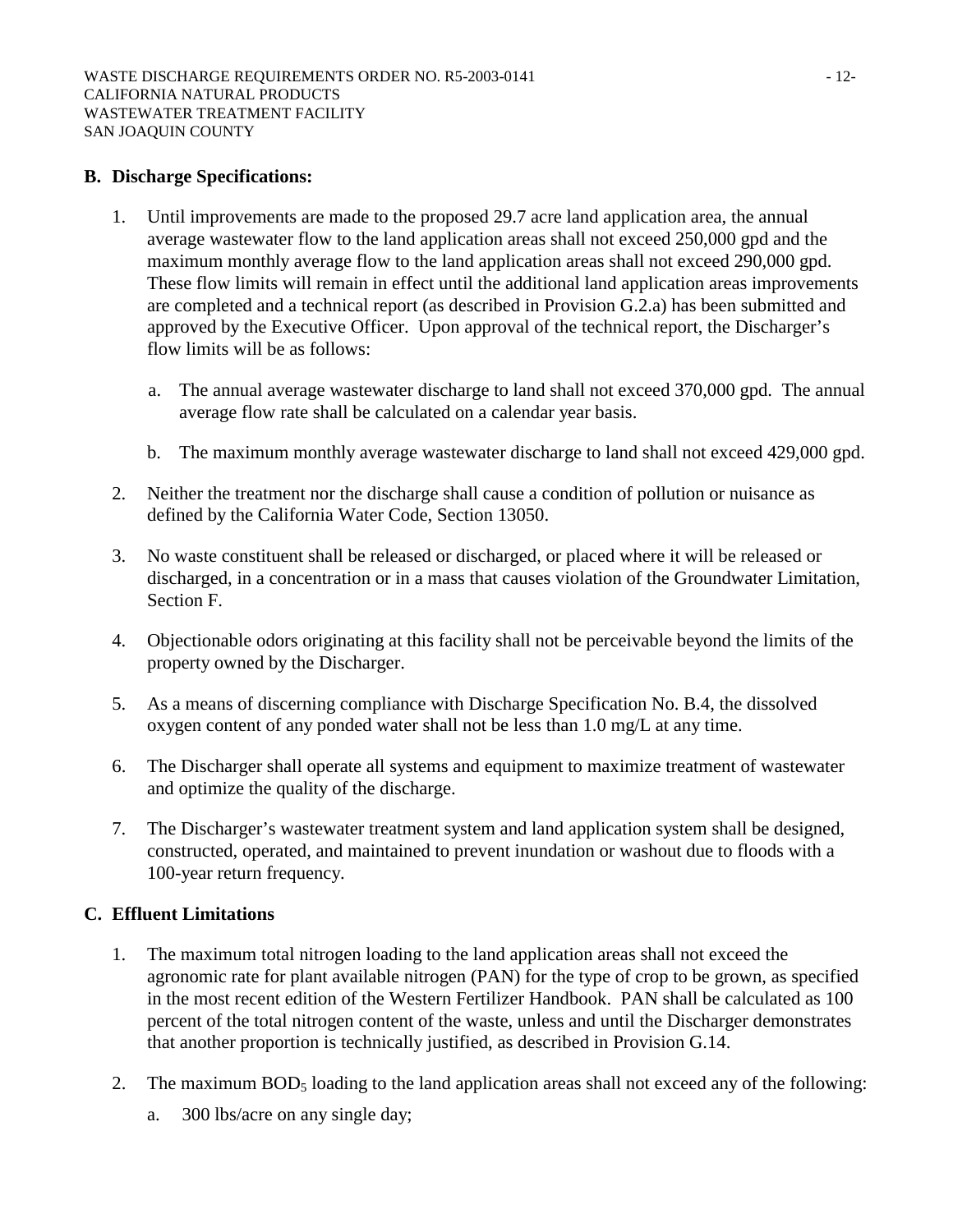- b. 100 lbs/acre•day as a 7-day average;
- c. The maximum loading rate that ensures that the discharge will not create a nuisance.
- 3. Wastewater discharged to the land application area shall not have a pH of less than 6.5 or greater than 8.4.

## **D. Land Application Areas/Landscaped Areas Specifications**

- 1. The discharge shall be distributed uniformly on adequate acreage in compliance with the Discharge Specifications.
- 2. Crops shall be grown on the application areas and landscaped areas. Crops shall be selected based on nutrient uptake capacity, tolerance to high soil moisture conditions, and consumptive use of water and irrigation requirements. Cropping activities shall be sufficient to take up all the nitrogen applied. Crops shall be harvested and removed from the land application areas and landscaped areas.
- 3. Hydraulic loading of wastewater and irrigation water shall be at reasonable agronomic rates designed to minimize the percolation of process wastewater and irrigation water below the root zone (i.e., deep percolation).
- 4. The discharge of process wastewater, including runoff, spray or droplets from the irrigation system, shall not occur outside the boundaries of the land application or landscaped areas.
- 5. Wastewater conveyance lines shall be clearly marked as such. Wastewater controllers, valves, etc. shall be posted with advisory signs; all equipment shall be of a type, or secured in such a manner, that permits operation by authorized personnel only.
- 6. No physical connection shall exist between wastewater piping and any domestic water supply or other domestic/industrial supply well without an air gap or approved reduced pressure device.
- 7. Pipelines installed to convey wastewater shall be clearly labeled or constructed of purple pipe. All modifications to existing pipelines shall use purple pipe or be labeled as reclaimed water.
- 8. Public contact with wastewater shall be precluded through such means as fences, signs, and other acceptable alternatives.
- 9. The land application area shall be managed to prevent breeding of mosquitoes. More specifically:
	- a. All applied irrigation water must infiltrate completely within 24 hours.
	- b. Ditches not serving as wildlife habitat should be maintained free of emergent, marginal, and floating vegetation.
	- c. Low pressure pipelines, unpressurized pipelines, and ditches that are accessible to mosquitoes shall not be used to store wastewater.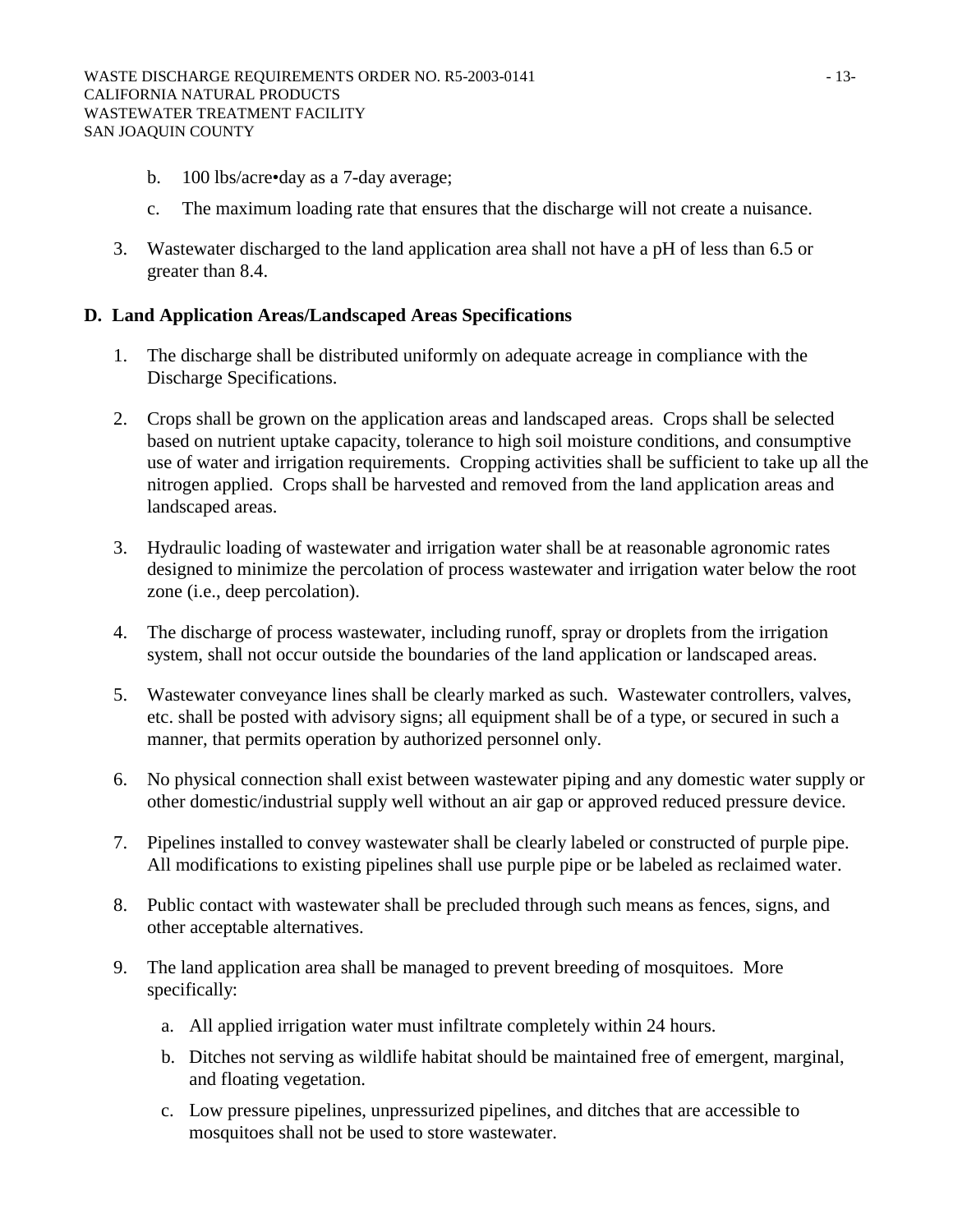- 10. Discharges to the land application area shall be managed to minimize both erosion and runoff from the land application area.
- 11. Application of wastewater to the land application areas via flood irrigation shall only occur on furrows graded so as to achieve uniform distribution, minimize ponding and provide for tailwater control. Furrow runs shall be no longer and slopes shall be no greater than what permits reasonably uniform infiltration and maximum practical irrigation efficiency. The minimum furrow slope shall not be less than 0.2 percent.
- 12. Wastewater application areas shall be allowed to dry for at least 72 hours from the end of wastewater application.
- 13. The land application facility shall have sufficient capacity to accommodate allowable wastewater flow, design seasonal precipitation, and ancillary inflow and infiltration. Design seasonal precipitation shall be based on total annual precipitation using a return period of 100 years, distributed monthly in accordance with the historical rainfall patterns.
- 14. There shall be no standing water in the land application areas or landscaped areas 24 hours after wastewater is applied, except during periods of heavy rains sustained over two or more consecutive days.
- 15. Wastewater discharge shall not occur within a 50-foot wide buffer zone along any property lines adjacent to properties developed with residences.
- 16. The perimeter of the land application areas shall be bermed or graded to prevent ponding along public roads or other public areas. Landscaped areas that are not bermed shall be closely monitored to control runoff.
- 17. The resulting effect of the wastewater discharge on the soil pH shall not exceed the buffering capacity of the soil profile.

## **E. Solids Disposal:**

- 1. Collected screenings, sludge, and other solids removed from wastewater shall be disposed of in a manner that is consistent with Title 27, Division 2, Subdivision 1 of the CCR and approved by the Executive Officer.
- 2. Sludge and other solids shall be removed from wastewater treatment equipment, sumps, etc. as needed to ensure optimal plant operation and adequate hydraulic capacity. Drying operations shall take place such that leachate does not impact the quality of groundwater or surface water.
- 3. Storage and disposal of domestic wastewater sludge (septage) shall comply with existing Federal, State, and local laws and regulations, including permitting requirements and technical standards.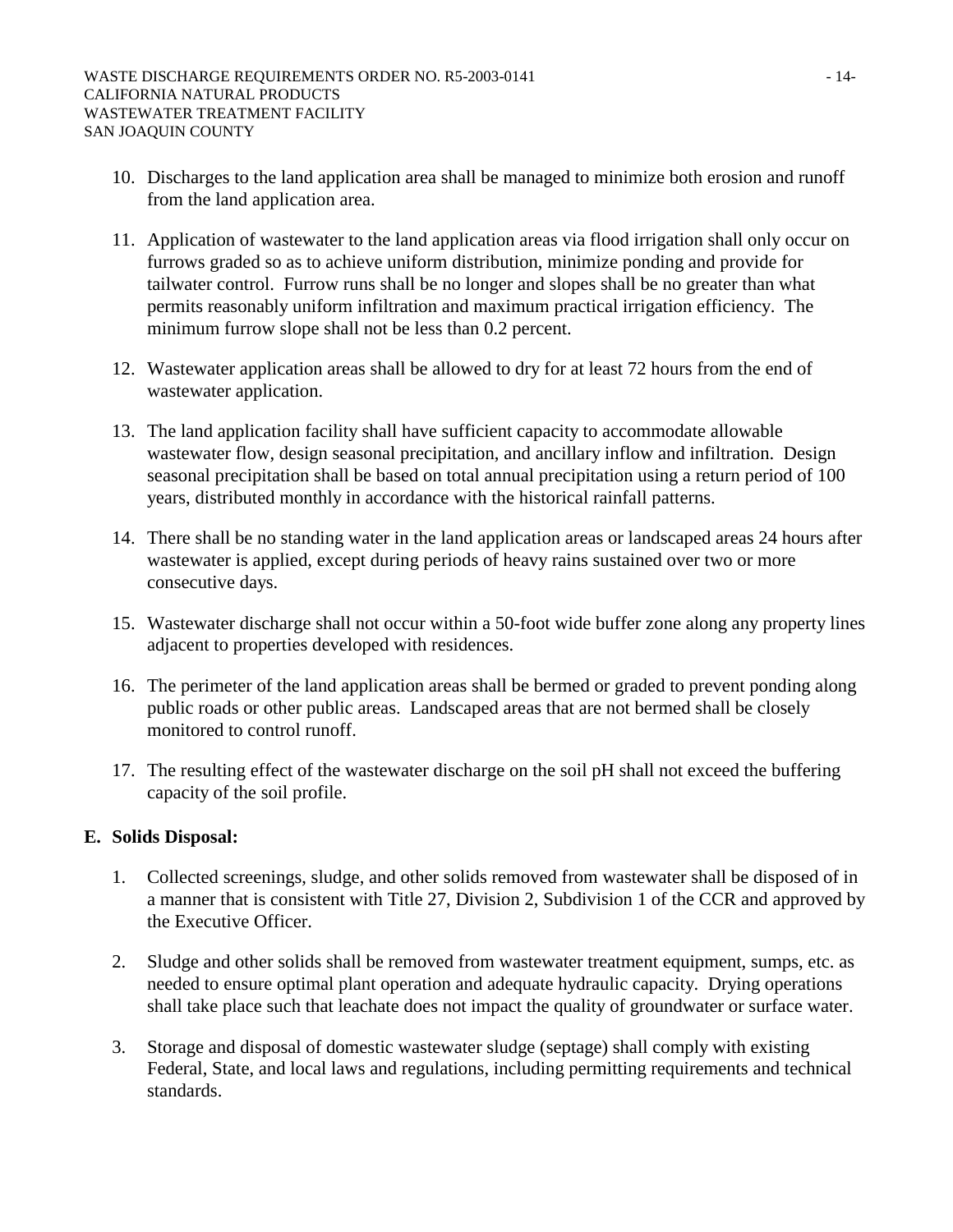- 4. Sludge and other solids shall be removed from septic tanks as needed to ensure optimal operation and adequate hydraulic capacity. A duly authorized carrier shall haul sludge, septage, and domestic wastewater.
- 5. Any proposed change in solids use or disposal practice from a previously approved practice shall be reported to the Executive Officer at least 90 days in advance of the change.

# **F. Groundwater Limitations:**

The discharge, in combination with other sources, shall not cause underlying groundwater to contain waste constituents in concentrations statistically greater than natural background water quality.

### **G. Provisions:**

- 1. All technical reports required herein that involve planning, investigation, evaluation, or design, or other work requiring interpretation and proper application of engineering or geologic sciences, shall be prepared by or under the direction of persons registered to practice in California pursuant to California Business and Professions Code sections 6735, 7835, and 7835.1. To demonstrate compliance with sections 415 and 3065 of Title 16, CCR, all technical reports must contain a statement of the qualifications of the responsible registered professional(s). As required by these laws, completed technical reports must bear the signature(s) and seal(s) of the registered professional(s) in a manner such that all work can be clearly attributed to the professional responsible for the work.
- 2. All of the following reports shall be submitted pursuant to Section 13267 of the California Water Code and shall be prepared by a registered professional as described by Provision G.1.
	- a. **At least 30 days** before the Discharger wishes to increase the annual average flow rate above 250,000 gpd and the monthly maximum average flow rate above 290,000 gpd, the Discharger shall submit a report describing completion of improvements to the designated land application areas to ensure compliance with this order and allow wastewater application to the 29.7 acre land application area. The improvements shall include, but not be limited to, installation of fencing or notification signs, installation of berms to prevent surface water runoff in land application areas, and reconfiguration of checks to improve application rate.
	- b. By **4 December 2003**, the Discharger shall submit a *Groundwater Characterization Workplan*. The workplan shall describe the installation of additional wells to allow evaluation of groundwater quality upgradient (and out of the influence of wastewater application) and downgradient at each of the application areas. In addition, the workplan shall include an evaluation of the groundwater flow directions and monitoring networks at the 29.7 acre, 16 acre, and 10.1 acre (formerly 17.6 acre) land application areas. Monitoring wells shall be constructed to yield representative samples from the uppermost layer of the uppermost aquifer and to comply with applicable well standards. The workplan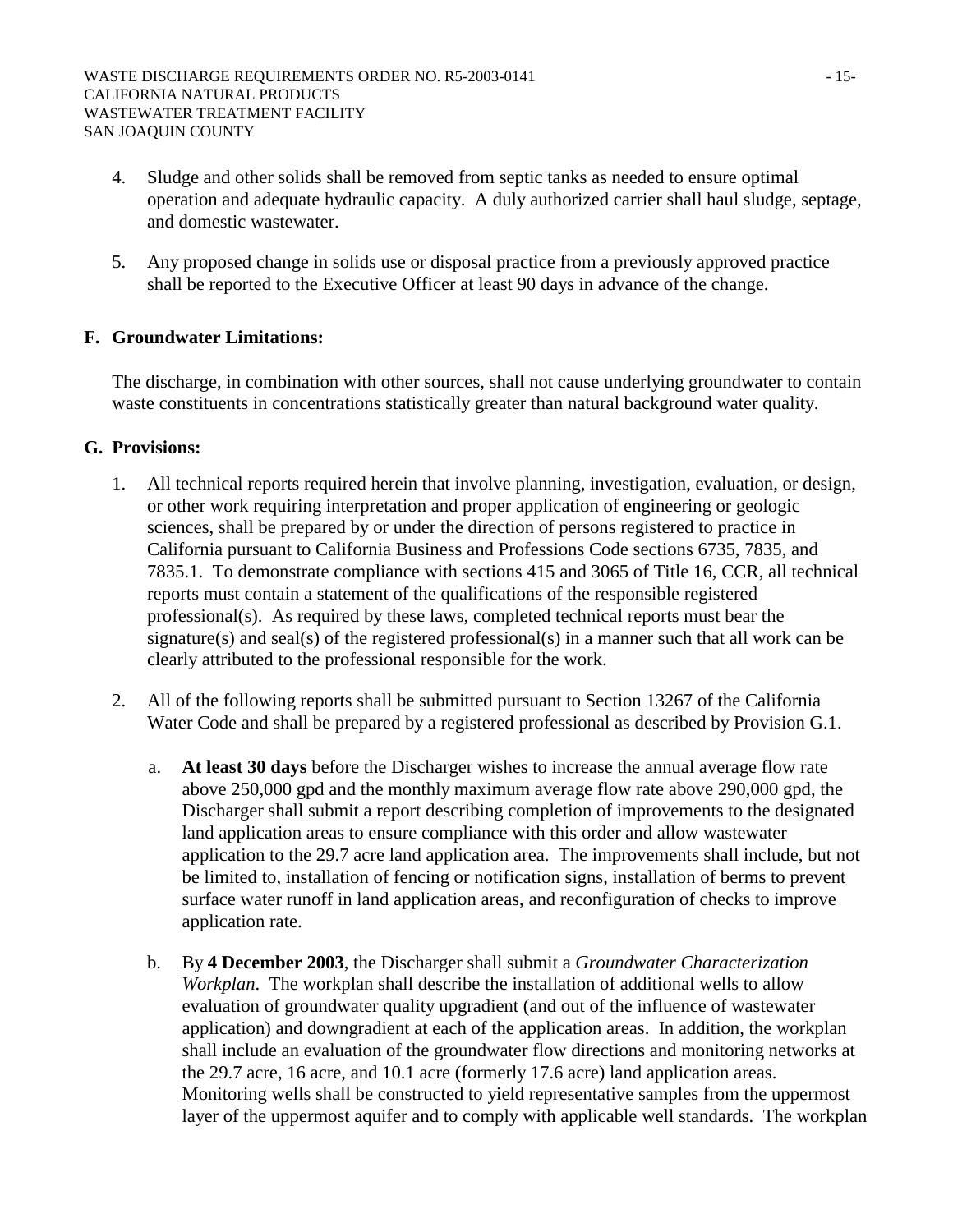shall be consistent with, and include the items listed in, the first section of Attachment C, "*Items to be Included in a Monitoring Well Installation Workplan and a Monitoring Well Installation Report of Results."*

- c. By **4 December 2003**, the Discharger shall submit a *Salinity Reduction Workplan* that identifies ways to reduce the salinity of wastewater discharged to the land application areas. The workplan shall identify high strength waste streams and means to remove or reduce their loading rate to the wastewater system, alternative chemicals that can be substituted that will result in better crop uptake, and opportunities to reuse/recycle high strength wastewater that will result in reduced loading rates. The workplan shall include an implementation schedule.
- d. By **5 January 2004**, the Discharger shall submit an *Operation and Maintenance (O&M) Plan* for the wastewater treatment facility land application areas and landscaped areas. The O&M Plan shall instruct field personnel on how to manage the day-to-day discharge operations to comply with the terms and conditions of this order and how to make field adjustments, as necessary, to preclude nuisance conditions (e.g., standing water, runoff from landscaped areas, and objectionable odors from ponded wastewater). It shall also include a nuisance condition troubleshooting flowchart and a description of notification requirements if bypass occurs. Operating personnel shall keep a copy of the O&M Plan at the facility for reference. Key operating personnel shall be familiar with its contents.
- e. By **5 January 2004**, the Discharger shall submit an evaluation of the *Septic Tank Use* and condition. The evaluation should describe the use of the tanks, types and volume of wastewater discharged to the tanks, describe the size and construction of the tanks and leachfields, and summarize maintenance of the tanks and leachfields. If the tanks are deemed inadequate for the intended purpose and may cause degradation of groundwater quality, a schedule for improvement of the septic tanks or connection to the City wastewater system shall be provided. Alternatively, in lieu of submitting the evaluation, the Discharger may submit a schedule for connection of all domestic waste streams to the City wastewater system.
- f. By **2 April 2004**, the Discharger shall submit a *Groundwater Well Installation Report*. The report shall be consistent with, and include the items listed, in the second section of Attachment C.
- g. By **30 June 2004**, the Discharge shall submit a *Salinity Reduction Implementation Report* that describes the improvements that have been constructed or procedures implemented, which result in reduced wastewater salinity.
- h. By **1 June 2005**, the Discharger shall submit a *Groundwater Quality Study Report*. For each groundwater monitoring parameter/constituent identified in the MRP, the report shall present a summary of monitoring data, calculation of the concentration in background monitoring wells, and comparison of background groundwater quality to that in wells used to monitor all four land disposal areas. Determination of background quality shall be made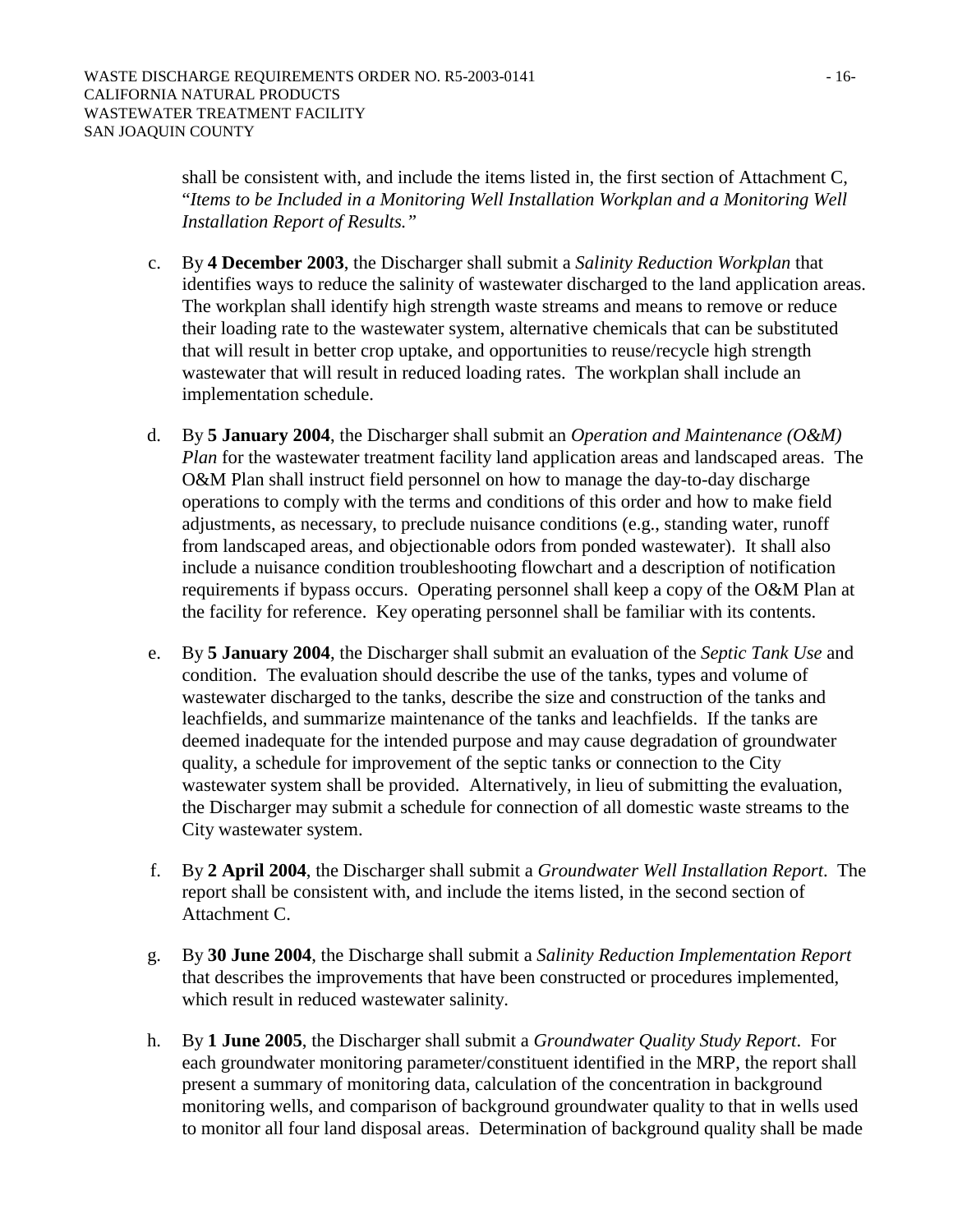using the methods described in Title 27, Section 20415(e)(10), and shall be based on data from at least four consecutive quarterly (or more frequent) groundwater monitoring events. For each monitoring parameter/constituent, the report shall compare measured concentrations for compliance monitoring wells with the calculated background concentration.

If the *Background Groundwater Quality Study Report* shows that the wastewater discharge has impacted, or is likely to impact groundwater quality, then upon request by the Executive Officer the Discharger shall submit *Groundwater Mitigation Plan* which shall evaluate contaminant control alternatives, describe a preferred alternative, and proposed a timeline to meet the Groundwater Limitations of this Order. The selected contaminant control alternative must comply with State Water Resources Control Board Resolution No. 68-16 and be consistent with the most recent Basin Plan.

- 3. The Discharger shall comply with the Monitoring and Reporting Program No. R5-2003-0141, which is a part of this Order, and any revisions thereto as ordered by the Executive Officer.
- 4. The Discharger shall comply with the "Standard Provisions and Reporting Requirements for Waste Discharge Requirements", dated 1 March 1991, which are attached hereto and by reference a part of this Order. This attachment and its individual paragraphs are commonly referenced as "Standard Provision(s)."
- 5. If the Groundwater Monitoring Report or monitoring data shows that wastewater application has impacted groundwater quality, then within **90 days** of receiving notification from the Executive Officer, the Discharger shall submit a salinity reduction workplan, which identifies methods the Discharger will implement to reduce the dissolved solids loading of land application areas. Failure to reduce the dissolved solids loaded could result in reclassification of the wastewater as designated waste and/or result in a requirement to cease the discharge.
- 6. At least 90 days prior to termination or expiration of any lease, contract, or agreement involving the land application or landscaped areas used to justify the capacity authorized herein and assure compliance with this Order, the Discharger shall notify the Regional Board in writing of the situation and of what measures have been taken or are being taken to assure full compliance with this Order.
- 7. The Discharger shall submit to the Regional Board on or before each compliance report due date the specified document, or if appropriate, a written report detailing compliance or noncompliance with the specific scheduled date and task. If noncompliance is reported, then the Discharger shall state the reasons for noncompliance and shall provide a schedule to come into compliance.
- 8. The Discharger shall use the best practicable cost effective control technique(s) currently available to comply with discharge limits specified in this order.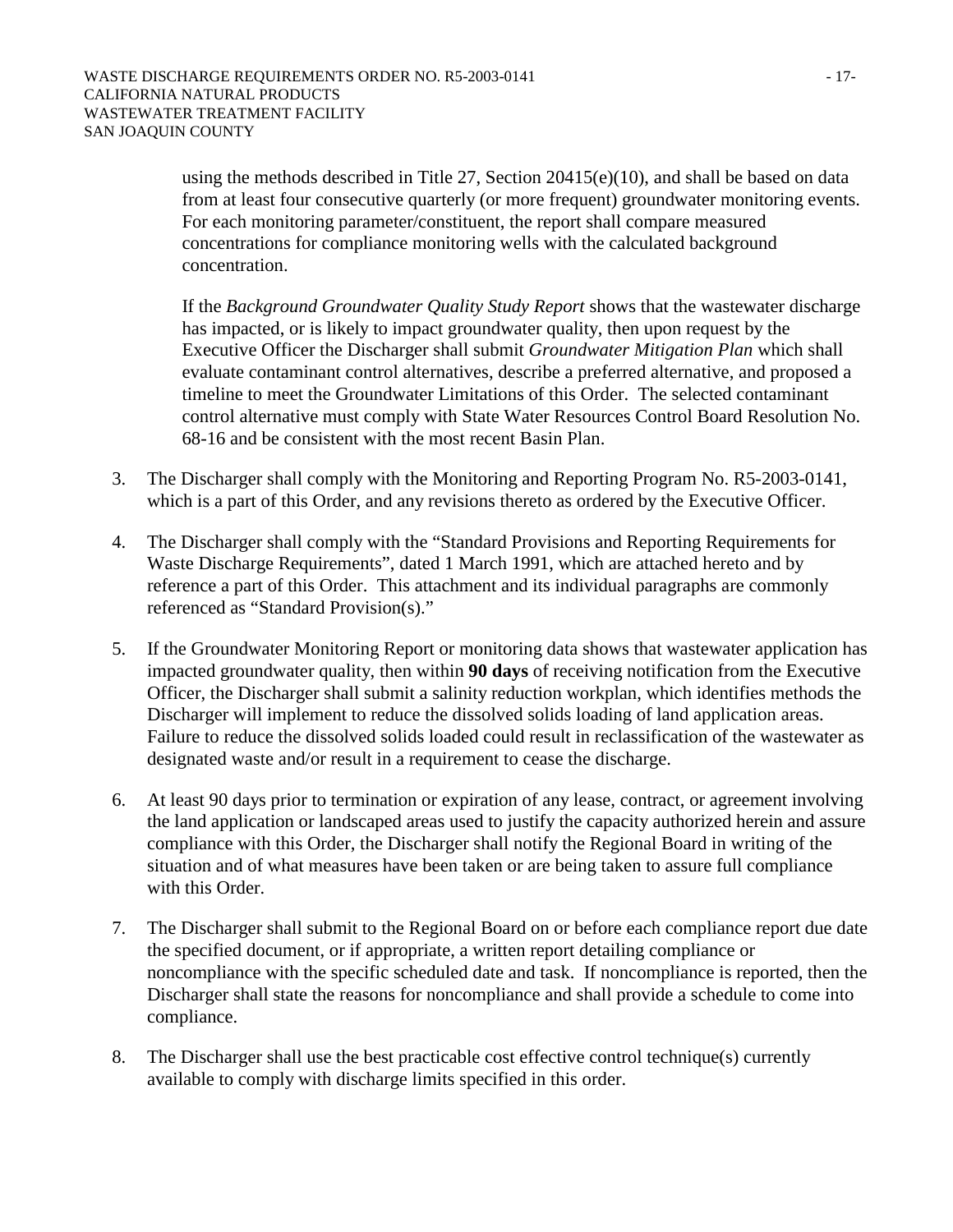- 9. The Discharger shall report promptly to the Regional Board any material change or proposed change in the character, location, or volume of the discharge.
- 10. In the event of any change in control or ownership of land or waste discharge facilities presently owned or controlled by the Discharger, then the Discharger shall notify the succeeding owner or operator of the existence of this Order by letter, a copy of which shall be forwarded to this office.
- 11. The Discharger shall comply with all conditions of this Order, including timely submittal of technical and monitoring reports as directed by the Executive Officer. Violations may result in enforcement action, including Regional Board or court orders requiring corrective action or imposing civil monetary liability, or in revision or rescission of this Order.
- 12. A copy of this Order shall be kept at the discharge facility for reference by operating personnel. Key operating personnel shall be familiar with its contents.
- 13. If the Discharger can demonstrate to the satisfaction of the Executive Officer that higher BOD loadings than that specified in Effluent Limitation No. C.2 will not cause or contribute to cause waste constituents to leach into and degrade underlying groundwater, or cause any other violation of the terms and conditions of this Order, then this Order may be reopened for consideration of revision of BOD loading limits. The demonstration shall include the submittal of a technical report that describes, at a minimum, the results of a field demonstration project conducted over the course of at least two years on similar soil types as those in the land application areas and using similar food processing wastewater as that described in the Findings. Any proposed field demonstration project will be regulated under the terms and conditions of separate waste discharge requirements. As such, at least 120 days prior to conducting the field demonstration project, the Discharger (and/or other reasonable party) must submit a complete Report of Waste Discharge for the proposed field demonstration project.
- 14. If the Discharger can demonstrate to the satisfaction of the Executive Officer that higher nitrogen loadings than that specified in Effluent Limitation No. C.1 will not cause or contribute to cause waste constituents to leach into and degrade underlying groundwater, or cause any other violation of the terms and conditions of this Order, then this Order may be reopened for consideration of revision of nitrogen loading limits. The demonstration shall include the submittal of a technical report that describes, at a minimum, the results of a field demonstration project conducted over the course of at least two years on similar soil types as those in the land application areas and using similar food processing wastewater as that described in the Findings. Any proposed field demonstration project will be regulated under the terms and conditions of separate waste discharge requirements. As such, at least 120 days prior to conducting the field demonstration project, the Discharger (and/or other reasonable party) must submit a complete Report of Waste Discharge for the proposed field demonstration project.
- 15. The Regional Board will review this Order periodically and may revise requirements when necessary.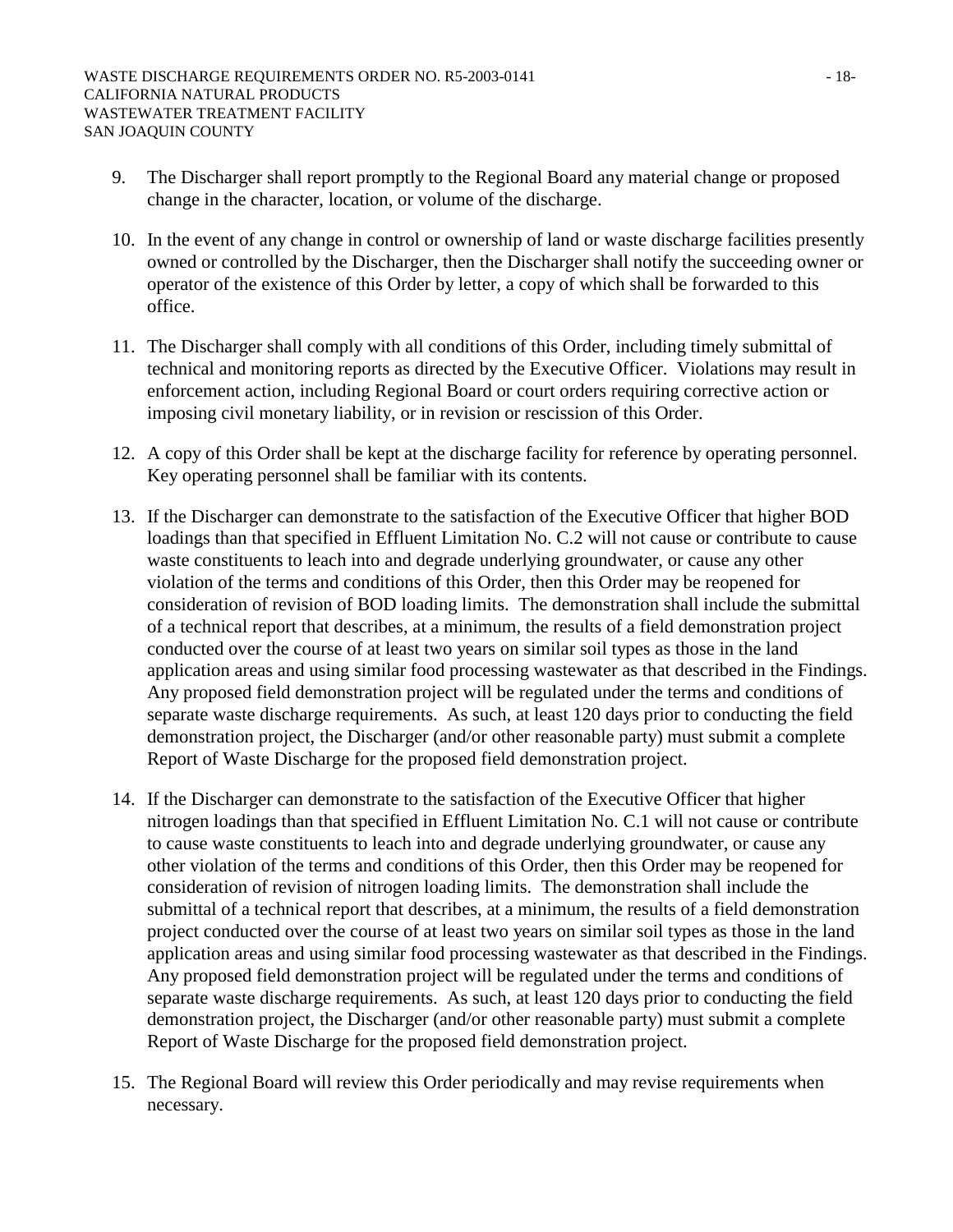#### WASTE DISCHARGE REQUIREMENTS ORDER NO. R5-2003-0141 - 19-CALIFORNIA NATURAL PRODUCTS WASTEWATER TREATMENT FACILITY SAN JOAQUIN COUNTY

I, THOMAS R. PINKOS, Executive Officer, do hereby certify the foregoing is a full, true, and correct copy of an Order adopted by the California Regional Water Quality Control Board, Central Valley Region, on 5 September 2003.

original signed by

THOMAS R. PINKOS, Executive Officer

TRO: 9/5/03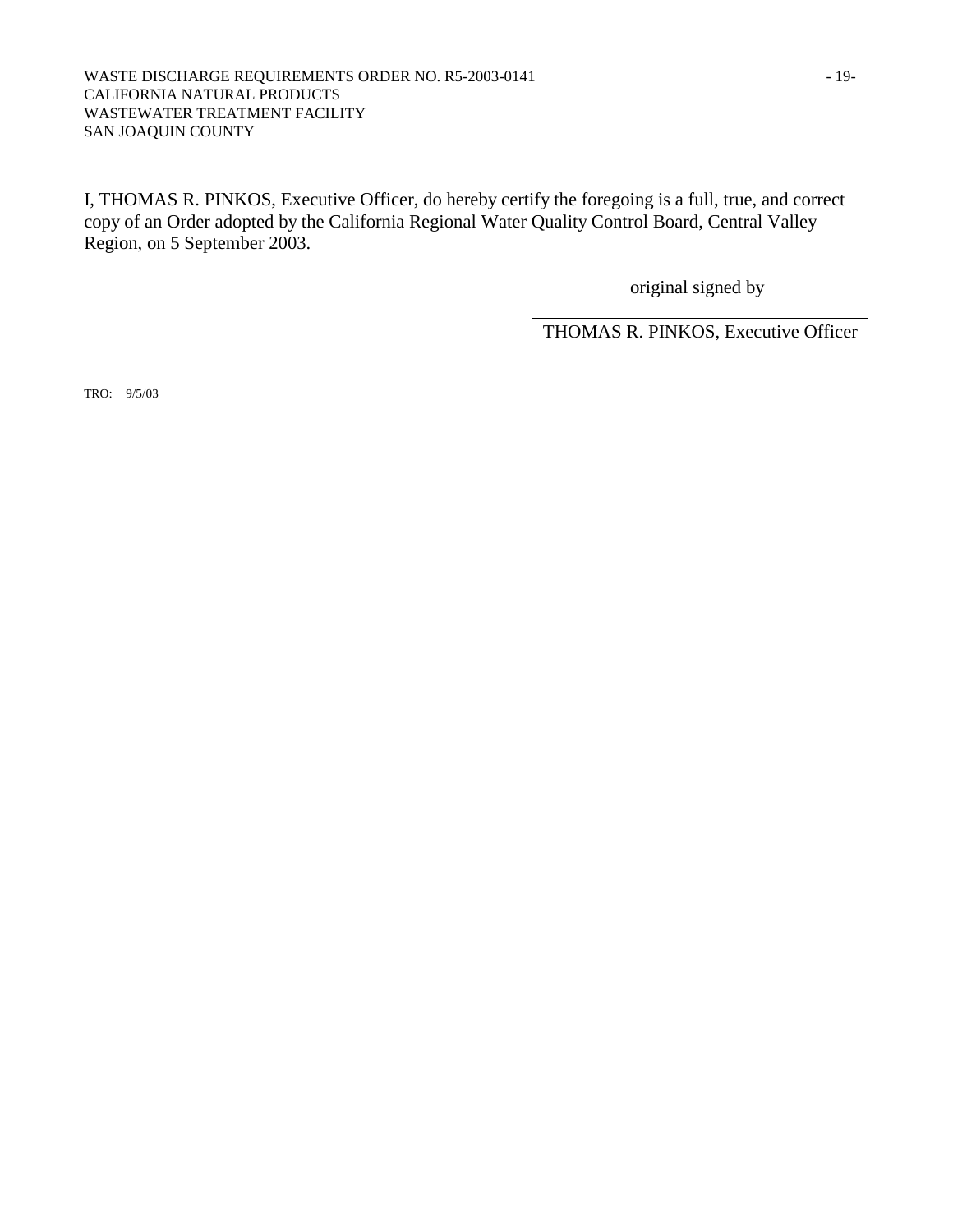# CALIFORNIA REGIONAL WATER QUALITY CONTROL BOARD CENTRAL VALLEY REGION

### MONITORING AND REPORTING PROGRAM NO. R5-2003-0141

FOR

# CALIFORNIA NATURAL PRODUCTS WASTEWATER TREATMENT FACILITY SAN JOAQUIN COUNTY

This Monitoring and Reporting Program (MRP) describes requirements for monitoring industrial wastewater and groundwater. This MRP is issued pursuant to Water Code Section 13267. The Discharger shall not implement any changes to this MRP unless and until a revised MRP is issued by the Executive Officer. Specific sample station locations shall be approved by Regional Board staff prior to implementation of sampling activities.

All samples should be representative of the volume and nature of the discharge or matrix of material sampled. The time, date, and location of each sample shall be recorded on the sample chain of custody form.

Field test instruments (such as those used to test pH and dissolved oxygen) may be used provided that:

- 1. The operator is trained in proper use and maintenance of the instruments;
- 2. The instruments are calibrated prior to each monitoring event;
- 3. Instruments are serviced and/or calibrated by the manufacturer, or manufacturer approved repair shop, at the recommended frequency; and
- 4. Field calibration reports are submitted as described in the "Reporting" section of this MRP.

# **INDUSTRIAL WASTEWATER EFFLUENT MONITORING**

Wastewater effluent samples shall be collected prior to discharge to the land application or landscape areas. Effluent monitoring shall include, at a minimum, the following:

| Constituents                   | Units        | Type of Sample | Sampling<br>Frequency | Reporting<br>Frequency |
|--------------------------------|--------------|----------------|-----------------------|------------------------|
| BOD <sub>5</sub>               | mg/1         | Composite      | Weekly                | Monthly                |
| <b>Total Settleable Solids</b> | ml/l         | Composite      | Monthly               | Monthly                |
| Nitrate as Nitrogen            | mg/1         | Composite      | Monthly               | Monthly                |
| Total Kjeldahl Nitrogen        | mg/l         | Composite      | Monthly               | Monthly                |
| pH                             | S.U.         | Composite      | Monthly               | Monthly                |
| <b>Fixed Dissolved Solids</b>  | mg/1         | Composite      | Monthly               | Monthly                |
| <b>Total Dissolved Solids</b>  | mg/1         | Composite      | Monthly               | Monthly                |
| <b>Total Coliform</b>          | $MPN/100$ ml | Composite      | Monthly               | Monthly                |
| Flow to 29.7-acre Site         | gpd          | Continuous     | Daily                 | Monthly                |
| Flow to 10.1-acre Site         | gpd          | Continuous     | Daily                 | Monthly                |
| Flow to 16.0-acre Site         | gpd          | Continuous     | Daily                 | Monthly                |
| Flow to 9.2-acre Site          | gpd          | Continuous     | Daily                 | Monthly                |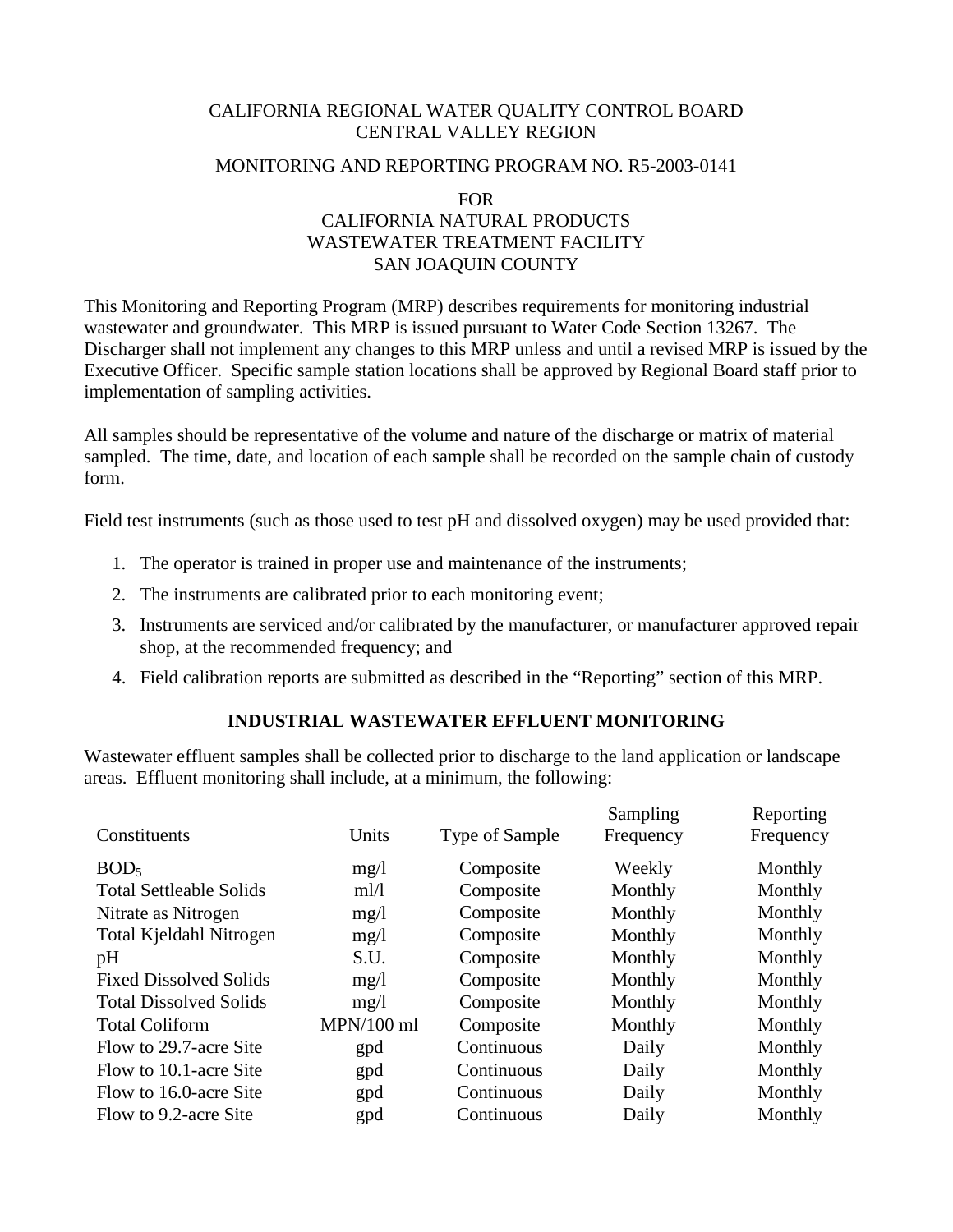#### MONITORING AND REPORTING PROGRAM NO. R5-2003-0141  $-2$ -CALIFORNIA NATURAL PRODUCTS WASTEWATER TREATMENT FACILITY SAN JOAQUIN COUNTY

|                            |       |                | Sampling  | Reporting |
|----------------------------|-------|----------------|-----------|-----------|
| Constituents               | Units | Type of Sample | Frequency | Frequency |
| Flow to 3.5-acre Site      | gpd   | Continuous     | Daily     | Monthly   |
| Monthly Average Flow       | gpd   | Continuous     | Daily     | Monthly   |
| <b>Annual Average Flow</b> | gpd   | Continuous     | Daily     | Monthly   |
| Flow to Manteca WWTP       | gpd   | Continuous     | Daily     | Monthly   |

## **LAND APPLICATION AREA MONITORING**

Application of wastewater to the land application areas and landscaped area shall be monitored to prevent overloading the area with wastewater constituents, which can cause objectionable odors and/or groundwater degradation. For each application site, the following parameters shall be calculated and reported in the monthly monitoring reports.  $S<sub>general</sub>$  $R = \mu$ 

| Constituents                        | Units             | Type of Sample          | Sampling<br>Frequency | Reporting<br>Frequency |
|-------------------------------------|-------------------|-------------------------|-----------------------|------------------------|
| <b>Application Area</b>             | acres             | Measured                | Daily                 | Monthly                |
| <b>Hydraulic Loading Rate</b>       | inches/acre•month | Calculated              | Daily                 | Monthly                |
| <b>BOD<sub>5</sub></b> Loading Rate | lbs/acre•day      | Calculated <sup>1</sup> | Weekly                | Monthly                |
| <b>Total Nitrogen Loading Rate</b>  | lbs/acre•month    | Calculated <sup>2</sup> | Monthly               | Monthly                |
| <b>Cumulative Nitrogen Load</b>     | lbs/acre•year     | Calculated              |                       | Monthly                |
| <b>Total Dissolved Solids</b>       | lbs/acre•year     | Calculated              | Monthly               | Monthly                |
| Runoff                              | Visual Inspection | Observation             | Daily <sup>3</sup>    | Monthly                |

1 BOD<sub>5</sub> loading shall be calculated using the daily applied volume of wastewater, estimated daily application area, and the most recent results of effluent  $BOD<sub>5</sub>$ .<br>  $\frac{2}{3}$  Total nitrogen logding mates shall be established using the deily

 Total nitrogen loading rates shall be calculated using the daily applied volume of wastewater, estimated daily application area, and the most recent results of total nitrogen.

3 Runoff monitoring of the landscaped areas shall be performed when irrigation of the areas occurs. Frequency of monitoring during the day shall be sufficient to determine if runoff is occurring.

In addition, the Discharger shall maintain a log of discharges to the land application area and landscaped area. Observations shall be noted and shall record which check is receiving wastewater, observations of ponding water, soil clogging, odors, insects, or other potential nuisance conditions. The notations shall also document any corrective actions taken. A copy of the notations recorded each month shall be submitted along with monthly monitoring reports.

# **LAND APPLICATION AREA SOILS MONITORING**

The Discharger shall establish, with concurrence of Board staff, four soil profile monitoring locations and one representative background location (i.e., in an area that historically has not received process wastewater) in the 29.7, 10.1 and 16.0 acre land application areas. The samples shall be collected and analyzed for at least the following constituents, and at the following frequency: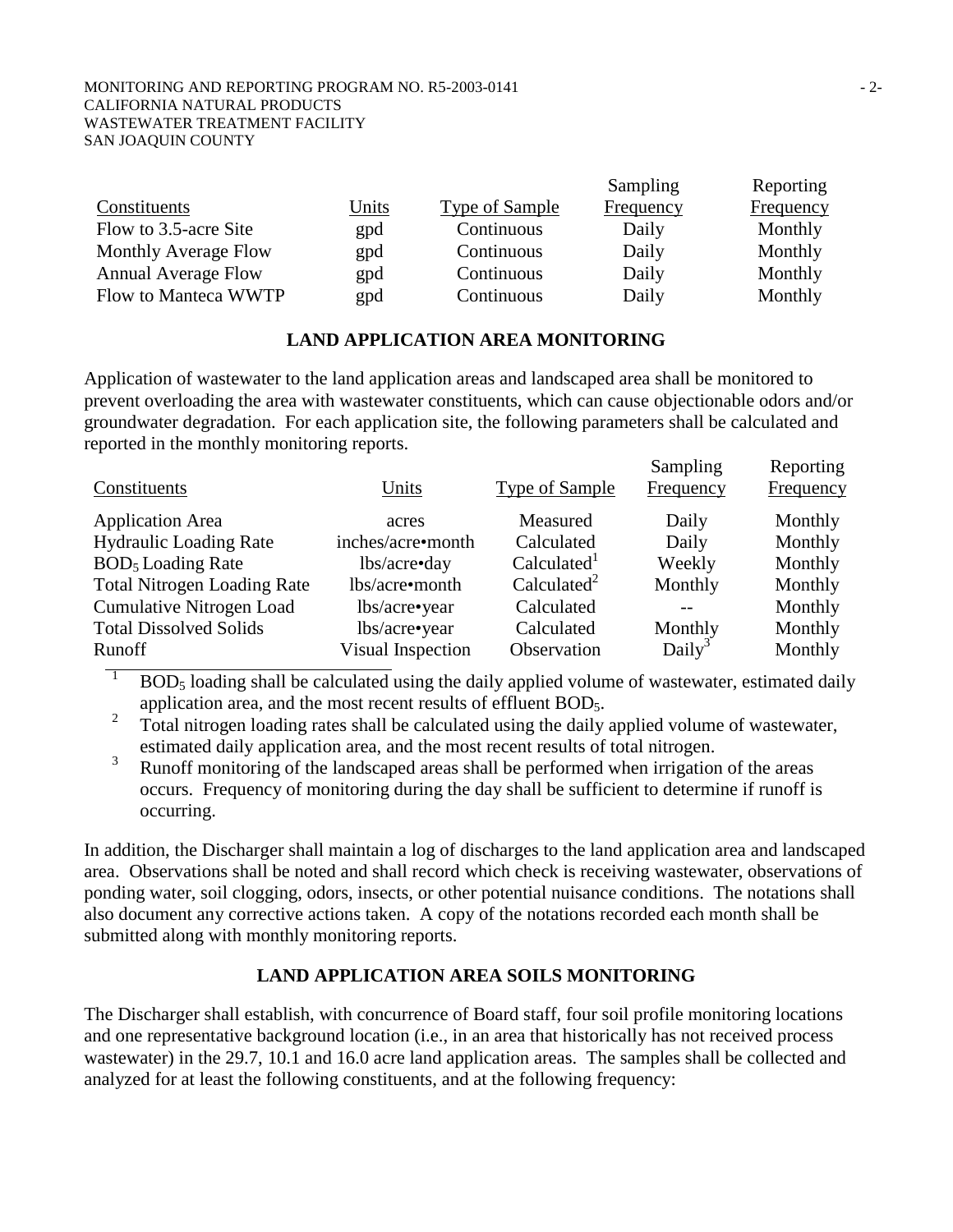|                                 |                |                       | Sampling and               |
|---------------------------------|----------------|-----------------------|----------------------------|
| Constituents                    | Units          | Soil Profile          | <b>Reporting Frequency</b> |
| Soil pH                         | pΗ             | Standard <sup>1</sup> | Annually <sup>2</sup>      |
| <b>Volatile Solids</b>          | % Total Weight | Standard <sup>1</sup> | Annually <sup>2</sup>      |
| <b>Cation Exchange Capacity</b> | meq/100 g      | Standard <sup>1</sup> | Annually <sup>2</sup>      |
| Nitrate (as $N$ )               | mg/kg          | Standard <sup>1</sup> | Annually <sup>2</sup>      |
| Total Kjeldahl Nitrogen         | mg/kg          | Standard <sup>1</sup> | Annually <sup>2</sup>      |

1 Samples shall be collected at 0.5 feet, 3 feet, and 6 feet in depth. 2

Samples shall be collected in September.

### **GROUNDWATER MONITORING**

Prior to completion and/or sampling of any groundwater monitoring wells, the Discharger shall submit plans and specifications to the Board for review and approval. Once installed, all new wells shall be added to the MRP and shall be sampled and analyzed according to the schedule below.

Prior to sampling or purging, equilibrated groundwater elevations shall be measured to the nearest 0.01 foot. Depth to groundwater measurements shall be collected from all wells on the same day. The wells shall be purged at least three well volumes until pH and electrical conductivity have stabilized. Sample collection shall follow standard EPA analytical method protocols. Groundwater monitoring shall include, at a minimum, the following:

| Constituent                     | Units        | <b>Type of Sample</b> | Sampling<br><b>Frequency</b> | Reporting<br><b>Frequency</b> |
|---------------------------------|--------------|-----------------------|------------------------------|-------------------------------|
| Depth to Groundwater            | $0.01$ ft    | Measurement           | Quarterly                    | Quarterly                     |
| <b>Groundwater Elevation</b>    | $0.01$ ft    | Calculated            | Quarterly                    | Quarterly                     |
| Gradient                        | ft/ft        | Calculated            | Quarterly                    | Quarterly                     |
| <b>Gradient Direction</b>       | Degrees      | Calculated            | Quarterly                    | Quarterly                     |
| pH                              | S.U.         | Grab                  | Quarterly                    | Quarterly                     |
| <b>Total Dissolved Solids</b>   | mg/1         | Grab                  | Quarterly                    | Quarterly                     |
| Nitrate as Nitrogen             | mg/1         | Grab                  | Quarterly                    | Quarterly                     |
| Total Kjeldahl Nitrogen         | mg/1         | Grab                  | Quarterly                    | Quarterly                     |
| Ammonia as Nitrogen             | mg/1         | Grab                  | Quarterly                    | Quarterly                     |
| <b>Total Coliform Organisms</b> | $MPN/100$ ml | Grab                  | Quarterly                    | Quarterly                     |
| Trihalomethanes <sup>1</sup>    | $\mu$ g/l    | Grab                  | Annual <sup>2</sup>          | Annual <sup>2</sup>           |
|                                 |              |                       |                              |                               |

 1 Analysis for this parameter shall be performed using EPA Method 8010 or equivalent.

2 Annual samples shall be collected in the first quarter (January-March) sampling event.

### **REPORTING**

In reporting monitoring data, the Discharger shall arrange the data in tabular form so that the date, sample type (e.g., effluent, groundwater, etc.), and reported analytical result for each sample are readily discernible. The data shall be summarized in such a manner to clearly illustrate compliance with waste discharge requirements and spatial or temporal trends, as applicable. The results of any monitoring done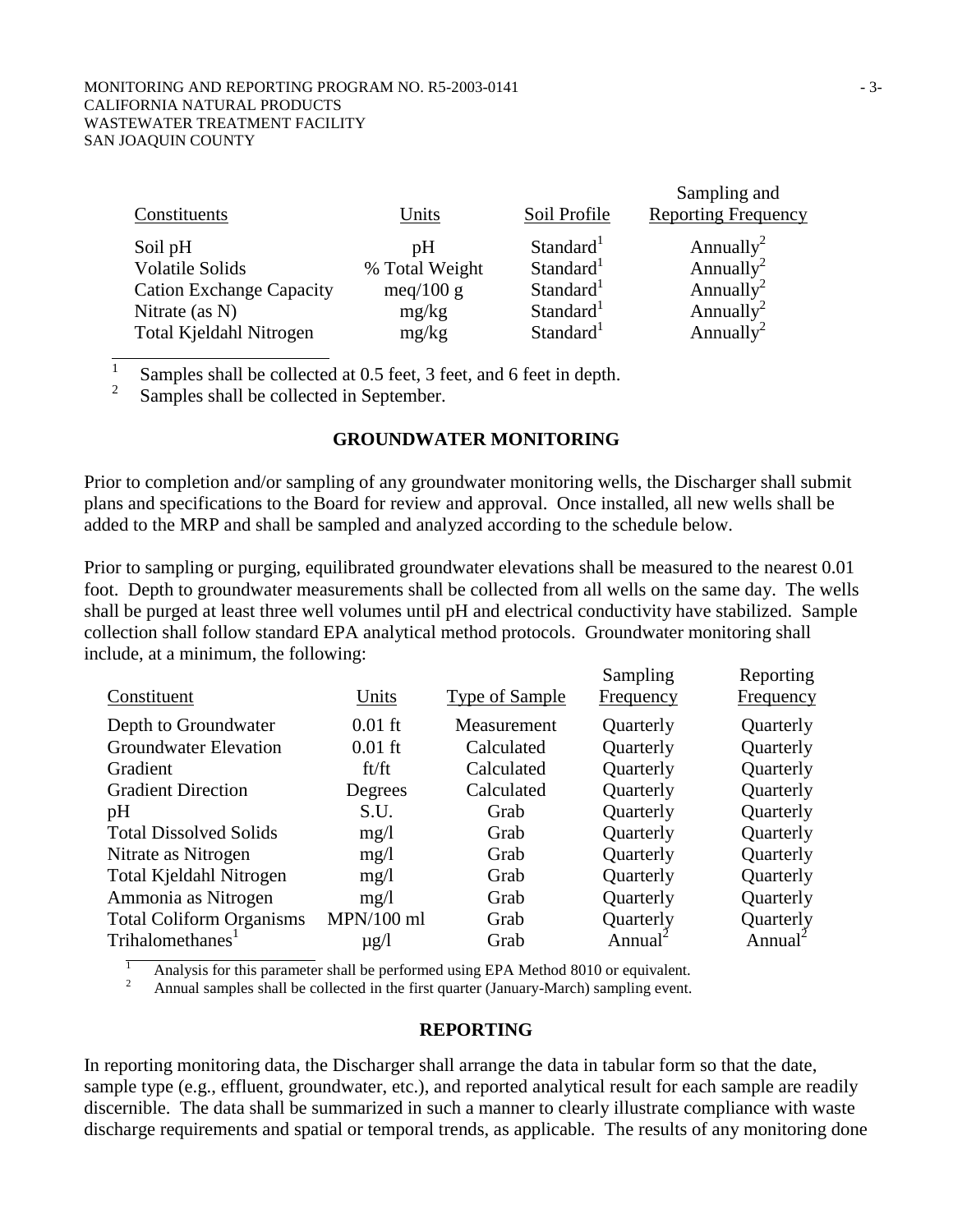MONITORING AND REPORTING PROGRAM NO. R5-2003-0141  $-4-$ CALIFORNIA NATURAL PRODUCTS WASTEWATER TREATMENT FACILITY SAN JOAQUIN COUNTY

more frequently than required by the Monitoring and Reporting Program, including wastewater data collected for industrial wastewater discharge permits, shall be reported in the next scheduled monitoring report. All analytical data collected that is required by this MRP shall be analyzed by a California licensed laboratory.

As required by the California Business and Professions Code Sections 6735, 7835, and 7835.1, all groundwater monitoring reports shall be prepared under the direct supervision of a California Registered Engineer or Geologist and signed by the registered professional.

# **A. Monthly Monitoring Reports**

Monthly reports shall be submitted to the Regional Board on the **1st day of the second month following sampling** (i.e. the January Report is due by 1 March). At a minimum, the reports shall include:

- 1. Results of effluent and land application monitoring.
- 2. Land application area notations and calculations.
- 3. A comparison of monitoring data to the effluent limitations and an explanation of any violation of those requirements. Data shall be presented in tabular format.
- 4. If requested by staff, copies of laboratory analytical reports.
- 5. Industrial discharge permit monitoring.

# **B. Quarterly Monitoring Reports**

The Discharger shall establish a quarterly sampling schedule for groundwater monitoring such that samples are obtained approximately every three months. Quarterly reports shall be submitted to the Regional Board on the **1st day of the second month after the quarter** (i.e. the January – March quarterly report is due by 1 May). Quarterly reports shall be submitted by 1 February, 1 May, 1 August, and 1 November. At a minimum, the Quarterly Report shall include:

- 1. Results of groundwater monitoring. The results of regular monthly monitoring reports for March, June, September, and December may be incorporated into their corresponding quarterly monitoring report.
- 2. A narrative description of all preparatory, monitoring, sampling, and analytical testing activities for the groundwater monitoring. The narrative shall be sufficiently detailed to verify compliance with the WDR, this MRP, and the Standard Provisions and Reporting Requirements. The narrative shall be supported by field logs for each well documenting depth to groundwater; parameters measured before, during, and after purging; method of purging; calculation of casing volume; and total volume of water purged.
- 3. Calculation of groundwater elevations, an assessment of groundwater flow direction and gradient on the date of measurement, a groundwater elevation contour map, comparison of previous flow direction and gradient data, and discussion of seasonal trends if any.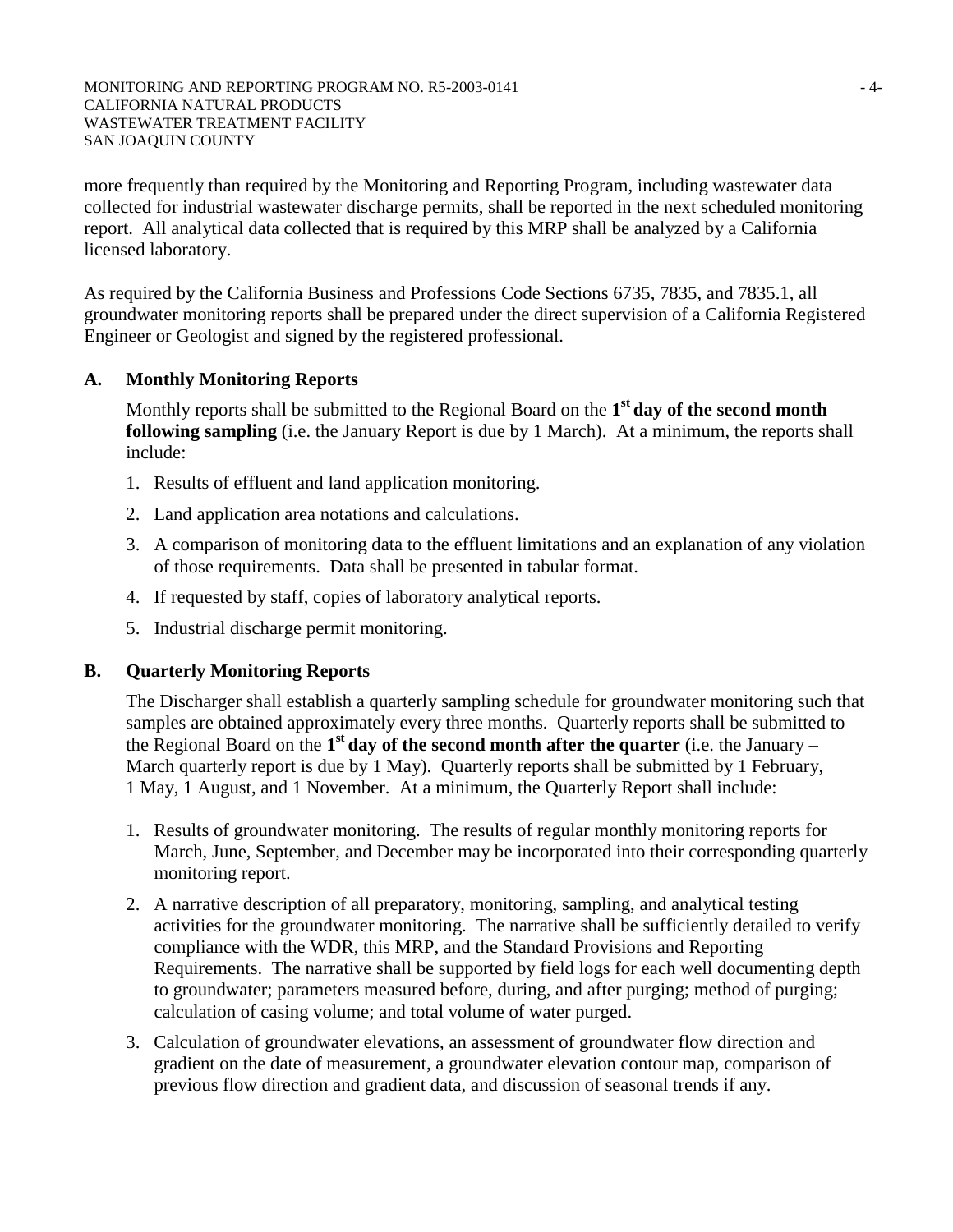- 4. A narrative discussion of the analytical results for all media and locations monitored including spatial and temporal tends, with reference to summary data tables, graphs, and appended analytical reports (as applicable).
- 5. A comparison of monitoring data to the groundwater limitations and an explanation of any violation of those requirements.
- 6. Summary data tables of historical and current water table elevations and analytical results.
- 7. A scaled map showing relevant structures and features of the facility, the locations of monitoring wells and any other sampling stations, and groundwater elevation contours referenced to mean sea level datum.
- 8. Copies of laboratory analytical report(s) for groundwater.

# **C. Annual Report**

The Annual Report will include all monitoring data required in the monthly schedule. The Annual Report shall be submitted to the Regional Board by **1 February** each year. In addition to the data normally presented, the Annual Report shall include the following:

- 1. Tabular summaries of all data collected during the year.
- 2. The results of land application soils monitoring, including a map depicting sample locations.
- 3. An evaluation of the groundwater quality at the wastewater treatment facility.
- 4. A summary of the monthly average flow rates and the annual average flow rate.
- 5. A discussion of compliance and the corrective action taken, as well as any planned or proposed actions needed to bring the discharge into full compliance with the waste discharge requirements.
- 6. A discussion of any data gaps and potential deficiencies/redundancies in the monitoring system or reporting program.
- 7. A summary of the amount of solids generated and disposed. Identify the name of the solids hauler and the disposal facility.
- 8. An evaluation of future wastewater flow rates. If within the next two years, the flow rate is projected to increase above the permitted flow rate contained within this Order, then the Discharger shall also submit a plan and timeline describing how and when it will obtain additional disposal land or secure additional disposal capacity within an existing municipal wastewater treatment plant.

A letter transmitting the self-monitoring reports shall accompany each report. Such a letter shall include a discussion of requirement violations found during the reporting period, and actions taken or planned for correcting noted violations, such as operation or facility modifications. If the Discharger has previously submitted a report describing corrective actions and/or a time schedule for implementing the corrective actions, reference to the previous correspondence will be satisfactory.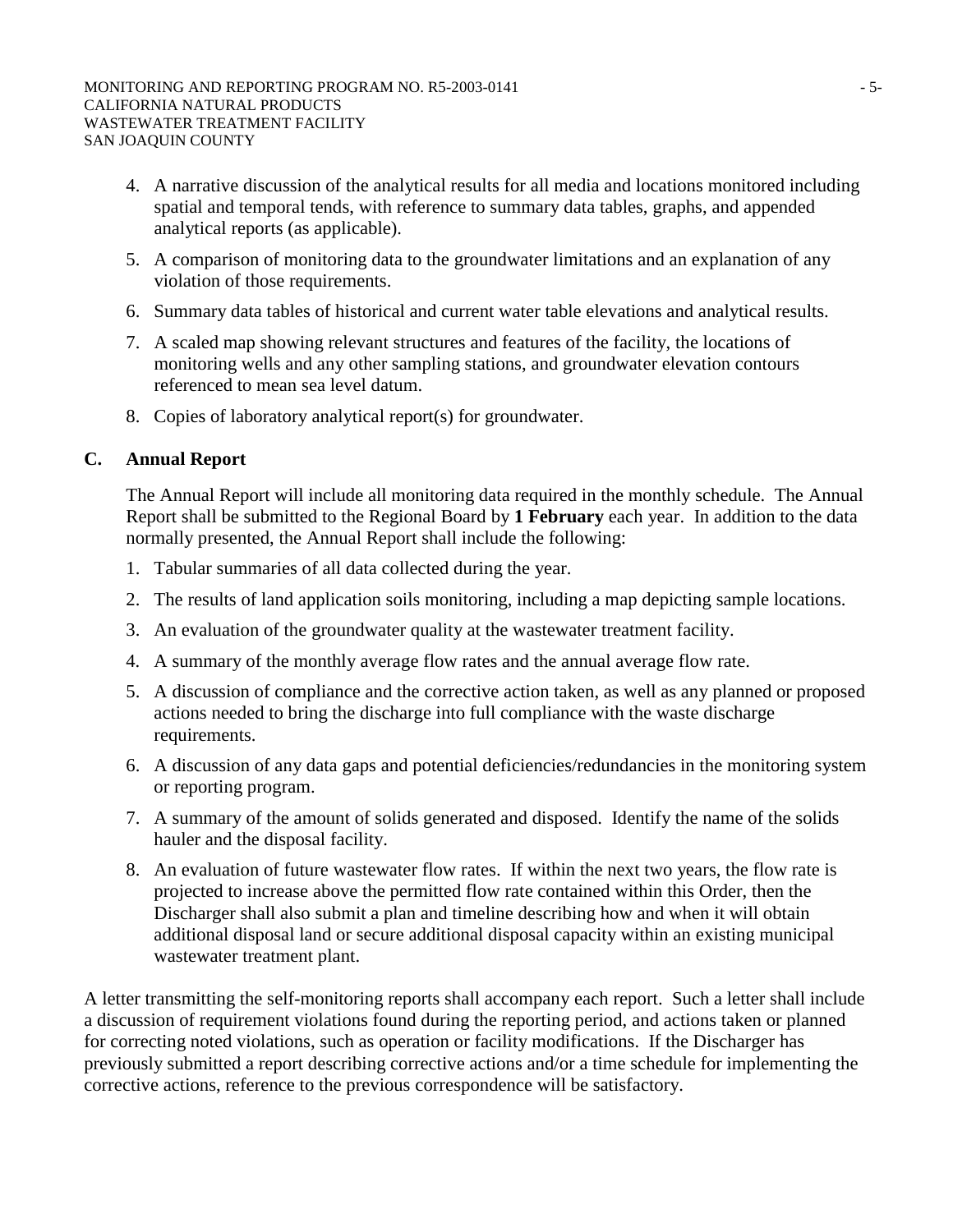#### MONITORING AND REPORTING PROGRAM NO. R5-2003-0141 - 6-CALIFORNIA NATURAL PRODUCTS WASTEWATER TREATMENT FACILITY SAN JOAQUIN COUNTY

The transmittal letter shall contain the penalty of perjury statement by the Discharger, or the Discharger's authorized agent, as described in the Standard Provisions General Reporting Requirements Section B.3.

The Discharger shall implement the above monitoring program as of the date of this Order.

original signed by

Ordered by:

THOMAS R. PINKOS, Executive Officer

5 September 2003

(date)

TRO: 9/5/03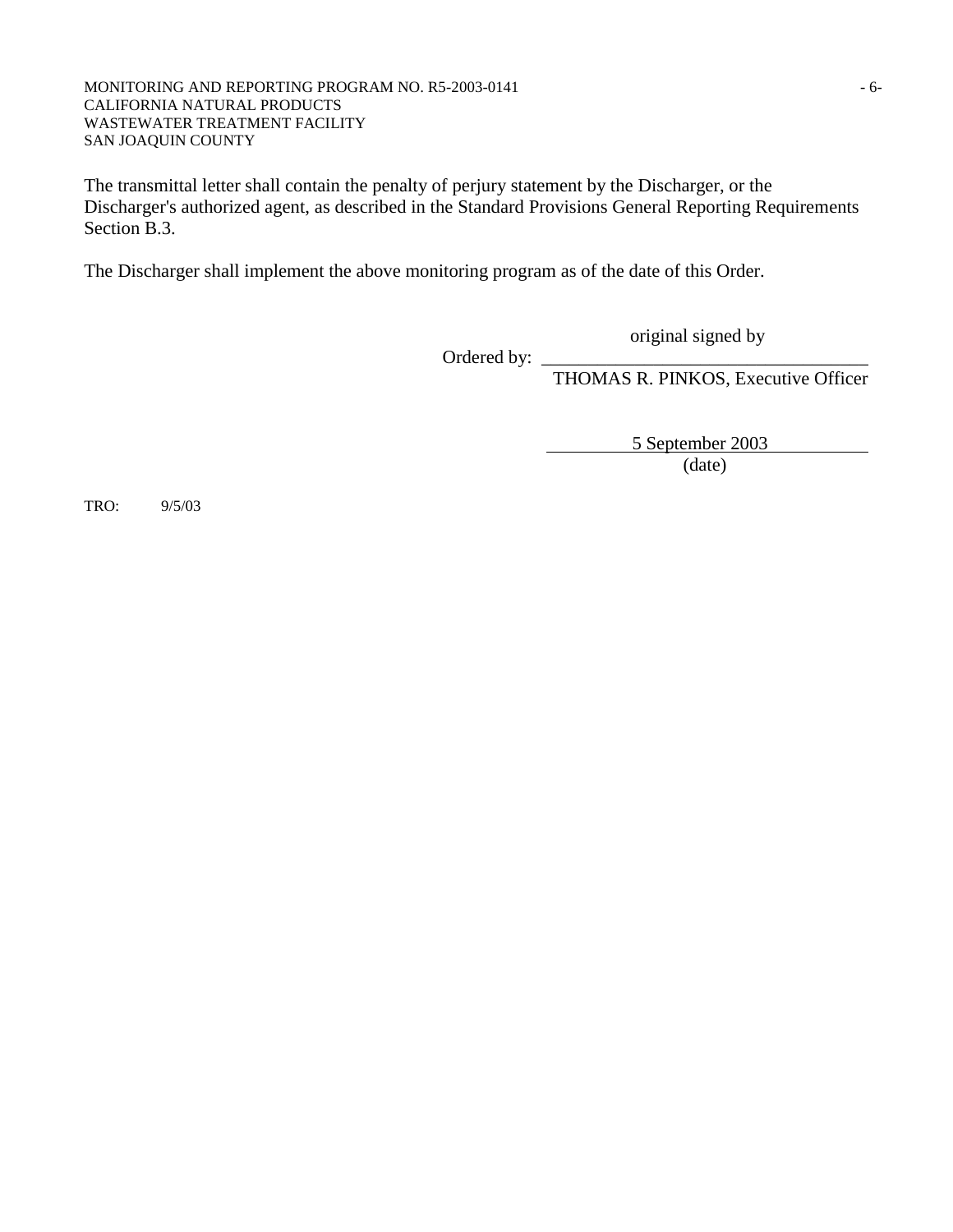### **INFORMATION SHEET**

# ORDER NO. R5-2003-0141 CALIFORNIA NATURAL PRODUCTS WASTEWATER TREATMENT FACILITY SAN JOAQUIN COUNTY

California Natural Products (CNP) processes rice and soy into food products such as rice syrup, rice milk, and rice syrup solids; to a lesser extent they process tea and vegetable soups. The facility is located in Lathrop with surface water drainage to the San Joaquin River. Water is provided by the City of Lathrop's municipal supply.

The plant does aseptic packaging under sterile conditions, requiring heated water from boilers and regular acid/caustic tank and equipment cleaning cycles. Reverse osmosis is used to treat boiler feed water. Operations are conducted year round, five to seven days a week with three shifts per day, with cleanup operations performed as required. CNP has been operating and discharging process wastewater to land since 1985; however, until 1990 the discharge volume averaged less than 100 gallons per day and the wastewater was land applied to two disposal areas within 14 acres of land located adjacent to the processing facility. The food processing facilities and wastewater discharge volume has grown greatly since the mid-1990s.

The wastewater generated from the site activities is characterized by a high organic matter and solids content. CNP constructed a pretreatment facility in 1999 and 2000 to reduce the organic load in the process wastewater. Treatment of process wastewater consists of a holding/recycle tank; pH control, Dissolved Air Flotation (DAF) clarifier; a 45-foot diameter, 26-foot high trickling filter; an aerated skimmer; and a combination centrifuge and rotary screen to dewater the solids from the skimmer and the DAF units. Prior to discharge, the wastewater is stored in a 13,000 gallon tank. Solids are contained in bins, transported off-site, and used for animal feed. The Discharger optimized operation of the treatment system equipment in 2001, resulting in significant reductions in the BOD concentration of wastewater applied to land.

Treated wastewater is currently discharged to 17.6 acre and 16.0 acre land application areas and a 3.5 acre and 9.2 acre landscaped area. The Discharger has proposed to reconfigure the land areas, selling 7.5 acres of the 17.6 acre land area and adding a new 29.7 acre land application area. The changes will result in a net increase of land area from 46.3 acres to 68.5 acres. The Discharger plans to flood irrigate the land application areas and sprinkler or drip irrigate the landscaped areas.

The current average wastewater generation rate is approximately 240,000 gpd. Accounting for near-term growth of the facility, the Discharger anticipates an average generation rate of 430,000 gpd. The Discharger currently has an agreement with the City of Manteca to discharge up to 60,000 gpd of wastewater to the municipal system. Based on the anticipated discharge of at least 60,000 gpd of wastewater to the municipal system, the expected annual average and maximum monthly average flow rates to the land application areas are 370,000 and 429,000 gpd respectively. However, until improvements are made to the proposed additional land application areas and the Executive Officer approves a technical report describing the improvements, the